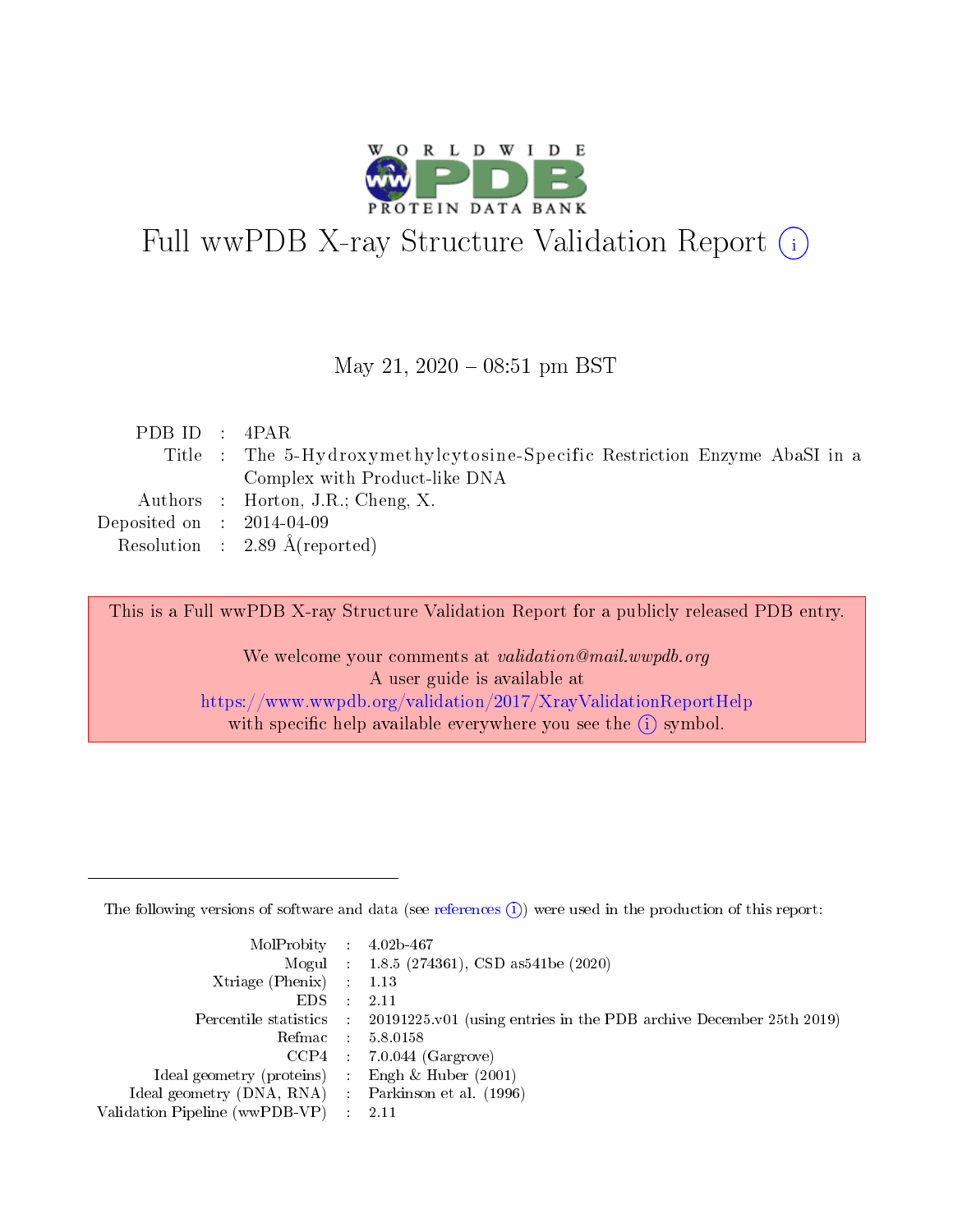# 1 [O](https://www.wwpdb.org/validation/2017/XrayValidationReportHelp#overall_quality)verall quality at a glance  $(i)$

The following experimental techniques were used to determine the structure: X-RAY DIFFRACTION

The reported resolution of this entry is 2.89 Å.

Percentile scores (ranging between 0-100) for global validation metrics of the entry are shown in the following graphic. The table shows the number of entries on which the scores are based.



| Metric                | Whole archive<br>$(\#\text{Entries})$ | Similar resolution<br>(#Entries, resolution range(Å)) |
|-----------------------|---------------------------------------|-------------------------------------------------------|
| $R_{free}$            | 130704                                | $1957(2.90-2.90)$                                     |
| Clashscore            | 141614                                | $2172(2.90-2.90)$                                     |
| Ramachandran outliers | 138981                                | $2115(2.90-2.90)$                                     |
| Sidechain outliers    | 138945                                | $2117(2.90-2.90)$                                     |
| RSRZ outliers         | 127900                                | $1906(2.90-2.90)$                                     |

The table below summarises the geometric issues observed across the polymeric chains and their fit to the electron density. The red, orange, yellow and green segments on the lower bar indicate the fraction of residues that contain outliers for  $>=3, 2, 1$  and 0 types of geometric quality criteria respectively. A grey segment represents the fraction of residues that are not modelled. The numeric value for each fraction is indicated below the corresponding segment, with a dot representing fractions  $\epsilon=5\%$  The upper red bar (where present) indicates the fraction of residues that have poor fit to the electron density. The numeric value is given above the bar.

| Mol            | Chain        | Length | Quality of chain |                             |
|----------------|--------------|--------|------------------|-----------------------------|
|                | E            | 18     | 6%<br>89%        | 11%                         |
|                | $\mathbf{F}$ | 18     | 89%              | 11%                         |
| $\overline{2}$ | G            | 14     | 64%              | 36%                         |
| $\overline{2}$ | H            | 14     | 64%              | 36%                         |
| 3              | А            | 321    | 20/0<br>73%      | 21%<br>$\ddot{\phantom{a}}$ |
| 3              | B            | 321    | 20/0<br>80%      | 17%<br>$\bullet$            |

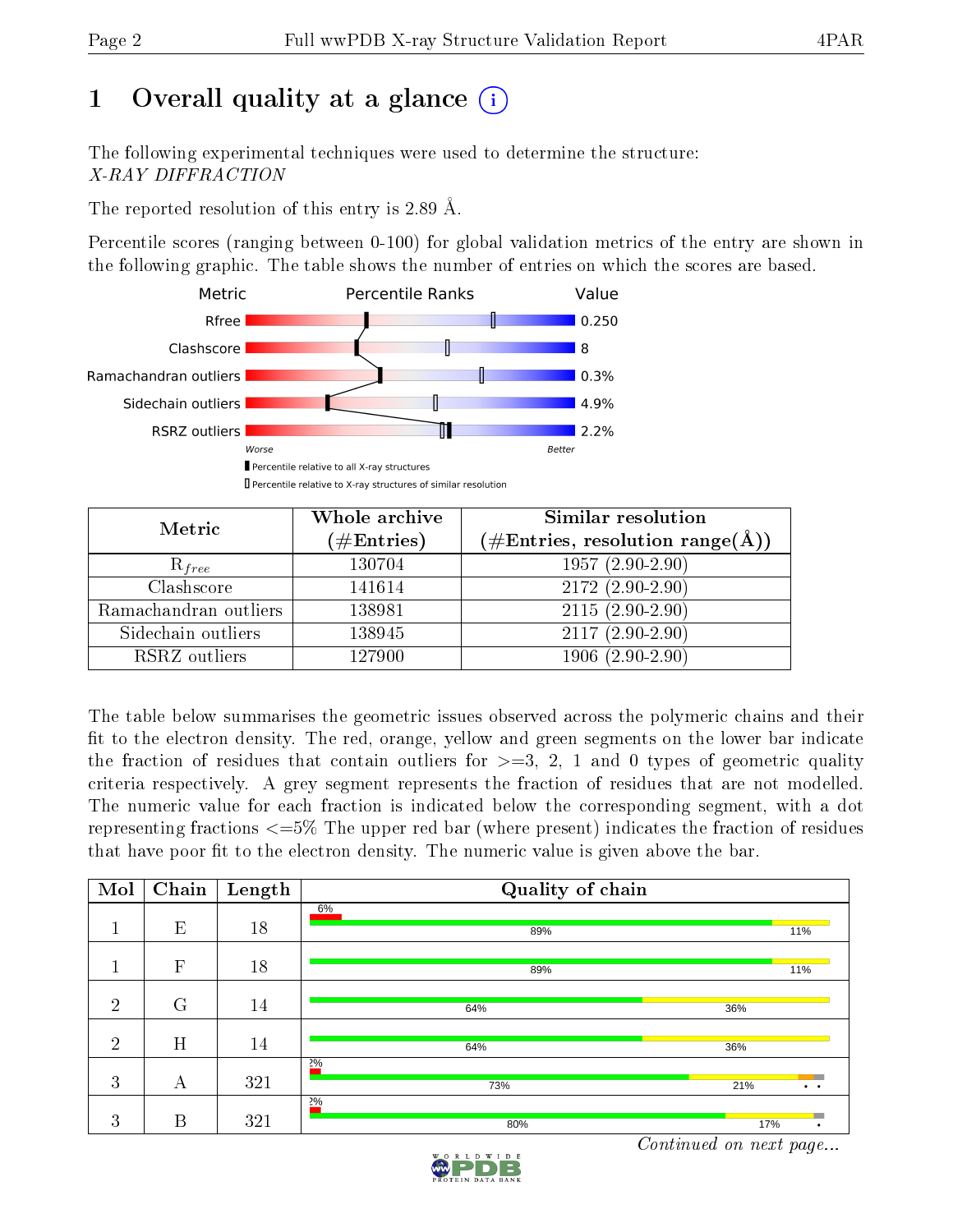| Mol | Chain | ' Length | Quality of chain |     |  |
|-----|-------|----------|------------------|-----|--|
|     |       | 991      | $\%$<br>71%      | 25% |  |
|     |       | 991      | 3%<br>73%        | 23% |  |

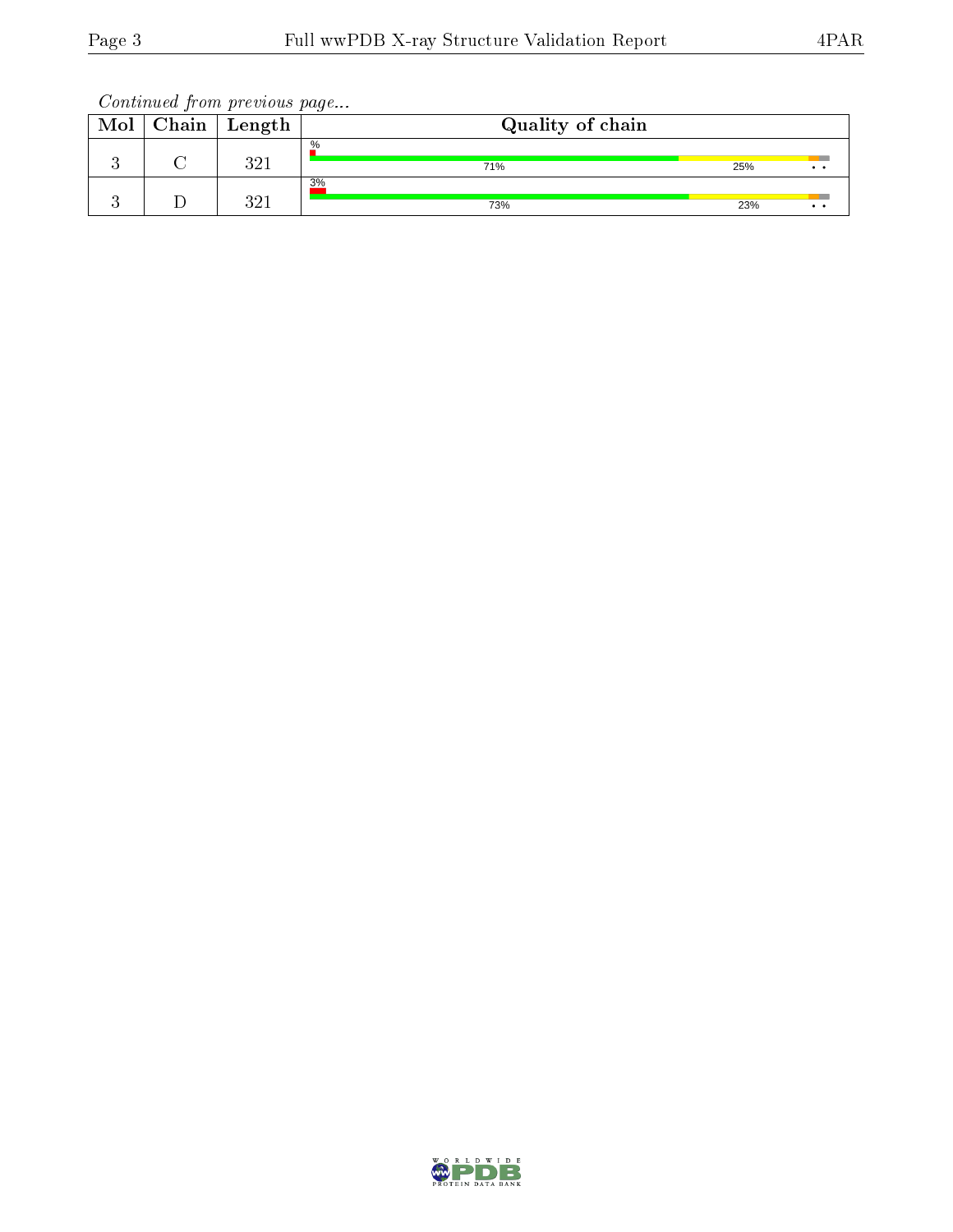# 2 Entry composition (i)

There are 4 unique types of molecules in this entry. The entry contains 11694 atoms, of which 0 are hydrogens and 0 are deuteriums.

In the tables below, the ZeroOcc column contains the number of atoms modelled with zero occupancy, the AltConf column contains the number of residues with at least one atom in alternate conformation and the Trace column contains the number of residues modelled with at most 2 atoms.

|  | $\text{Mol}$   Chain   Residues | Atoms             |               |  | $\text{ZeroOcc} \mid \text{AltConf} \mid \text{Trace}$ |  |  |
|--|---------------------------------|-------------------|---------------|--|--------------------------------------------------------|--|--|
|  | 18                              | Total C N O P     |               |  |                                                        |  |  |
|  |                                 | 367 176 68 106 17 |               |  |                                                        |  |  |
|  | 18                              | Total C N O       |               |  |                                                        |  |  |
|  |                                 | - 367 -           | 176 68 106 17 |  |                                                        |  |  |

Molecule 1 is a DNA chain called DNA 18-MER.

• Molecule 2 is a DNA chain called DNA 14-MER.

|   | $Mol$   Chain   Residues |                  |           | Atoms |  |  | $\text{ZeroOcc} \mid \text{AltConf} \mid \text{Trace}$ |  |
|---|--------------------------|------------------|-----------|-------|--|--|--------------------------------------------------------|--|
|   |                          | Total C N O P    |           |       |  |  |                                                        |  |
|   |                          | 285 138 51 83 13 |           |       |  |  |                                                        |  |
| Η |                          | Total C N O P    |           |       |  |  |                                                        |  |
|   |                          | 285              | 138 51 83 |       |  |  |                                                        |  |

Molecule 3 is a protein called Uncharacterized protein AbaSI.

| Mol | Chain  | Residues |       |      | Atoms |     |   | ZeroOcc | AltConf | $\operatorname{Trace}$ |
|-----|--------|----------|-------|------|-------|-----|---|---------|---------|------------------------|
| 3   | В      | 313      | Total |      |       |     | S |         |         |                        |
|     |        |          | 2592  | 1653 | 445   | 488 | 6 |         |         |                        |
| 3   |        | 314      | Total | C    | Ν     |     | S |         |         |                        |
|     | А      |          | 2601  | 1658 | 446   | 491 | 6 |         |         |                        |
| 3   | C      | 314      | Total | C    | N     |     | S |         |         |                        |
|     |        |          | 2601  | 1659 | 447   | 489 | 6 |         |         |                        |
| 3   |        |          | Total | C    | N     |     | S |         |         |                        |
|     | $\Box$ | 313      | 2592  | 1653 | 445   | 488 | 6 |         |         |                        |

There are 12 discrepancies between the modelled and reference sequences:

| Chain |     | Residue   Modelled | Actual     | Comment                                   | Reference |
|-------|-----|--------------------|------------|-------------------------------------------|-----------|
|       |     | SER.               | CYS.       | engineered mutation   UNP B0VN39          |           |
|       | 309 | SER.               | <b>CYS</b> | engineered mutation   UNP B0VN39          |           |
|       | 321 | SER.               | <b>CYS</b> | engineered mutation   UNP B0 $\sqrt{N39}$ |           |
|       |     | SER.               | <b>CYS</b> | engineered mutation   UNP B0VN39          |           |
|       | 309 | SER.               | CYS.       | engineered mutation   UNP B0VN39          |           |

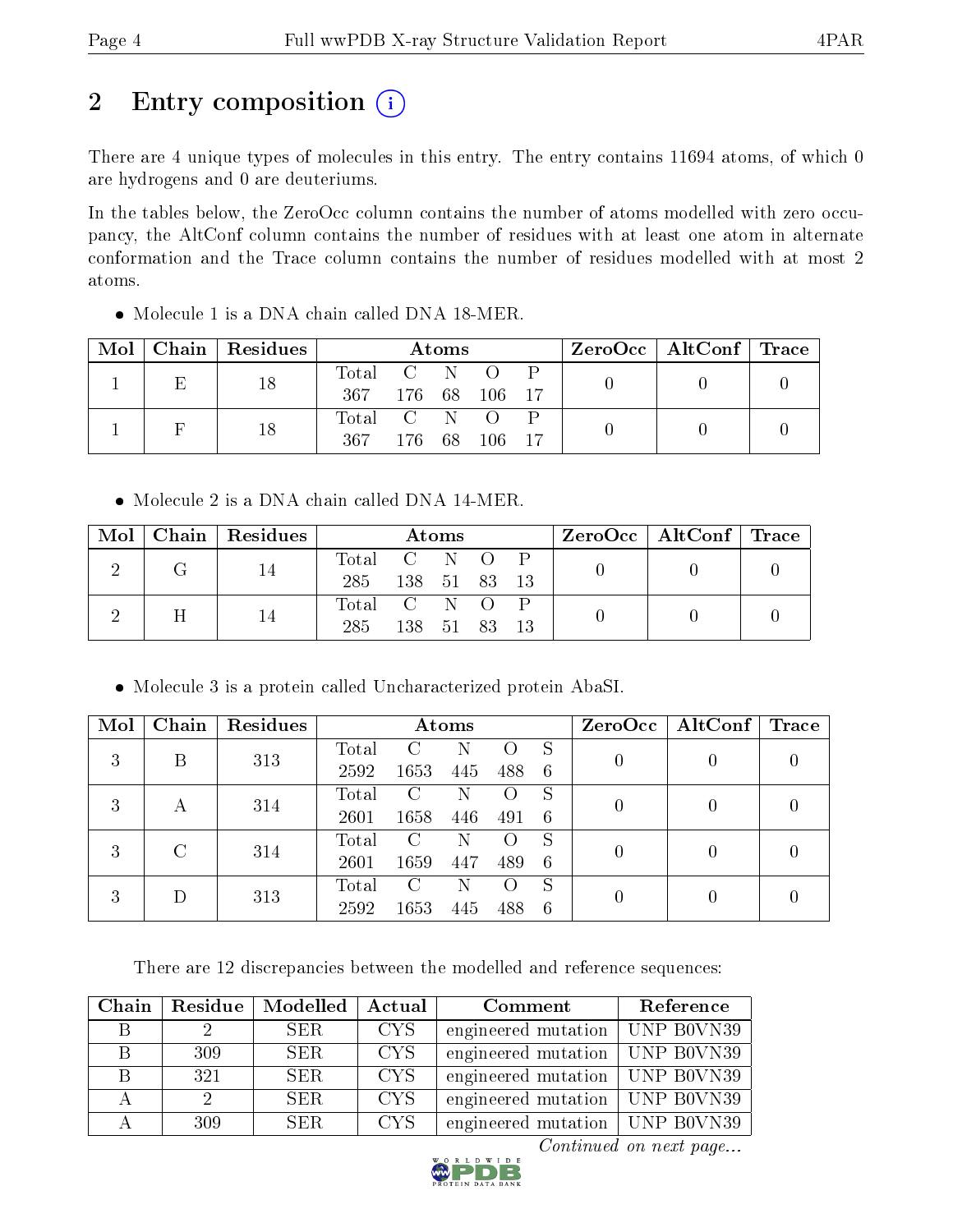| Chain         | Residue       | $\overline{\textbf{Model}}$ | Actual     | Comment                          | Reference          |
|---------------|---------------|-----------------------------|------------|----------------------------------|--------------------|
| А             | 321           | SER.                        | <b>CYS</b> | engineered mutation              | UNP B0VN39         |
| $\mathcal{C}$ | $\mathcal{D}$ | SER.                        | <b>CYS</b> | engineered mutation              | UNP B0VN39         |
| $\rm C$       | 309           | <b>SER</b>                  | <b>CYS</b> | engineered mutation              | $ $ UNP B0VN39     |
| $\mathcal{C}$ | 321           | <b>SER</b>                  | <b>CYS</b> | engineered mutation              | $ $ UNP B0VN39     |
| D             | $\mathcal{D}$ | SER.                        | <b>CYS</b> | engineered mutation              | $\vert$ UNP B0VN39 |
| D             | 309           | <b>SER</b>                  | <b>CYS</b> | engineered mutation              | UNP B0VN39         |
| D             | 321           | <b>SER</b>                  | <b>CYS</b> | engineered mutation   UNP B0VN39 |                    |

 $\bullet$  Molecule 4 is 1,2-ETHANEDIOL (three-letter code: EDO) (formula:  $\rm{C_2H_6O_2}).$ 



|  | Mol   Chain   Residues | Atoms                                  |  |  | $\rm ZeroOcc$   Alt $\rm Conf$ |
|--|------------------------|----------------------------------------|--|--|--------------------------------|
|  |                        | $\overline{C}$ total $\overline{C}$ to |  |  |                                |

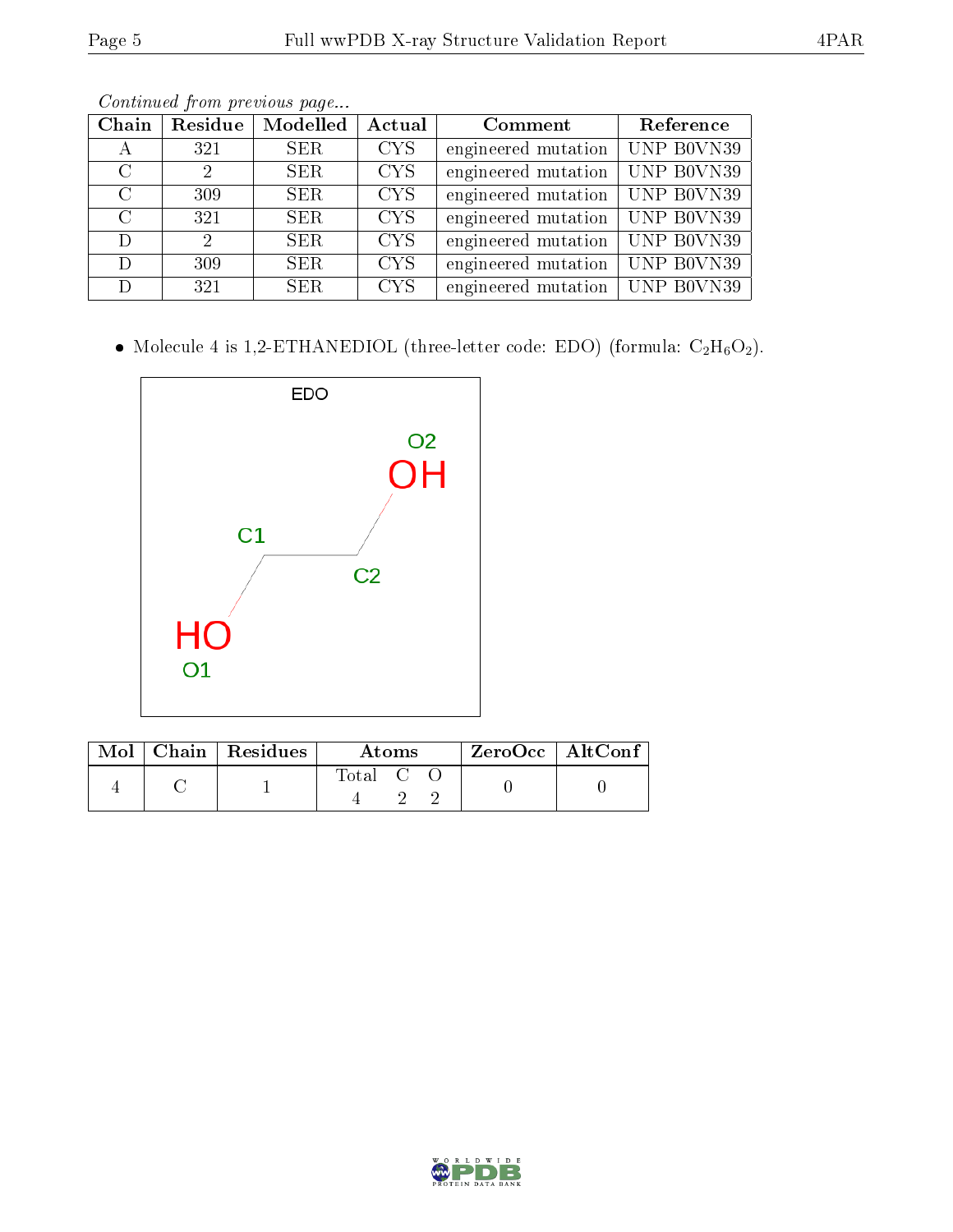# 3 Residue-property plots  $(i)$

These plots are drawn for all protein, RNA and DNA chains in the entry. The first graphic for a chain summarises the proportions of the various outlier classes displayed in the second graphic. The second graphic shows the sequence view annotated by issues in geometry and electron density. Residues are color-coded according to the number of geometric quality criteria for which they contain at least one outlier: green  $= 0$ , yellow  $= 1$ , orange  $= 2$  and red  $= 3$  or more. A red dot above a residue indicates a poor fit to the electron density (RSRZ  $> 2$ ). Stretches of 2 or more consecutive residues without any outlier are shown as a green connector. Residues present in the sample, but not in the model, are shown in grey.

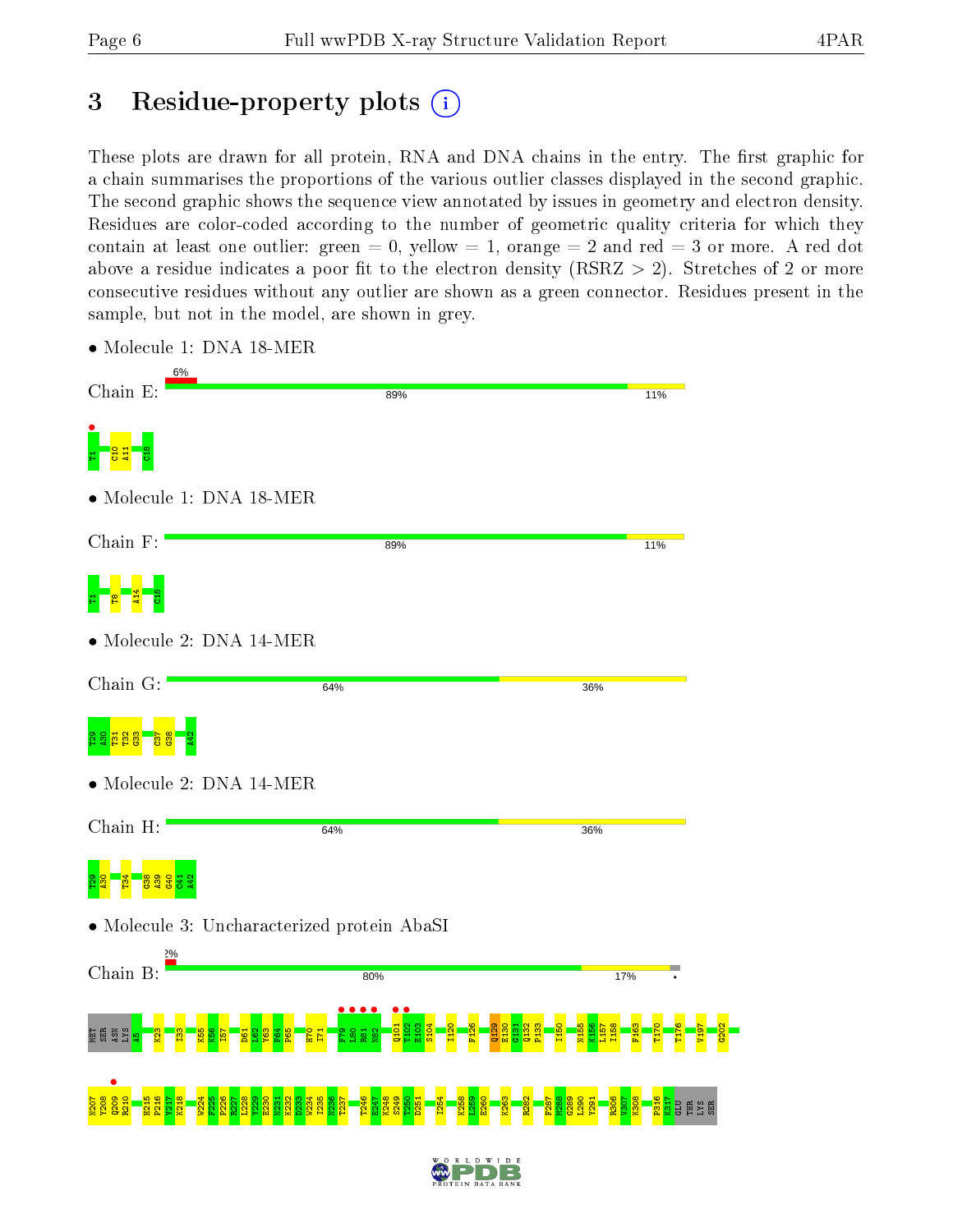



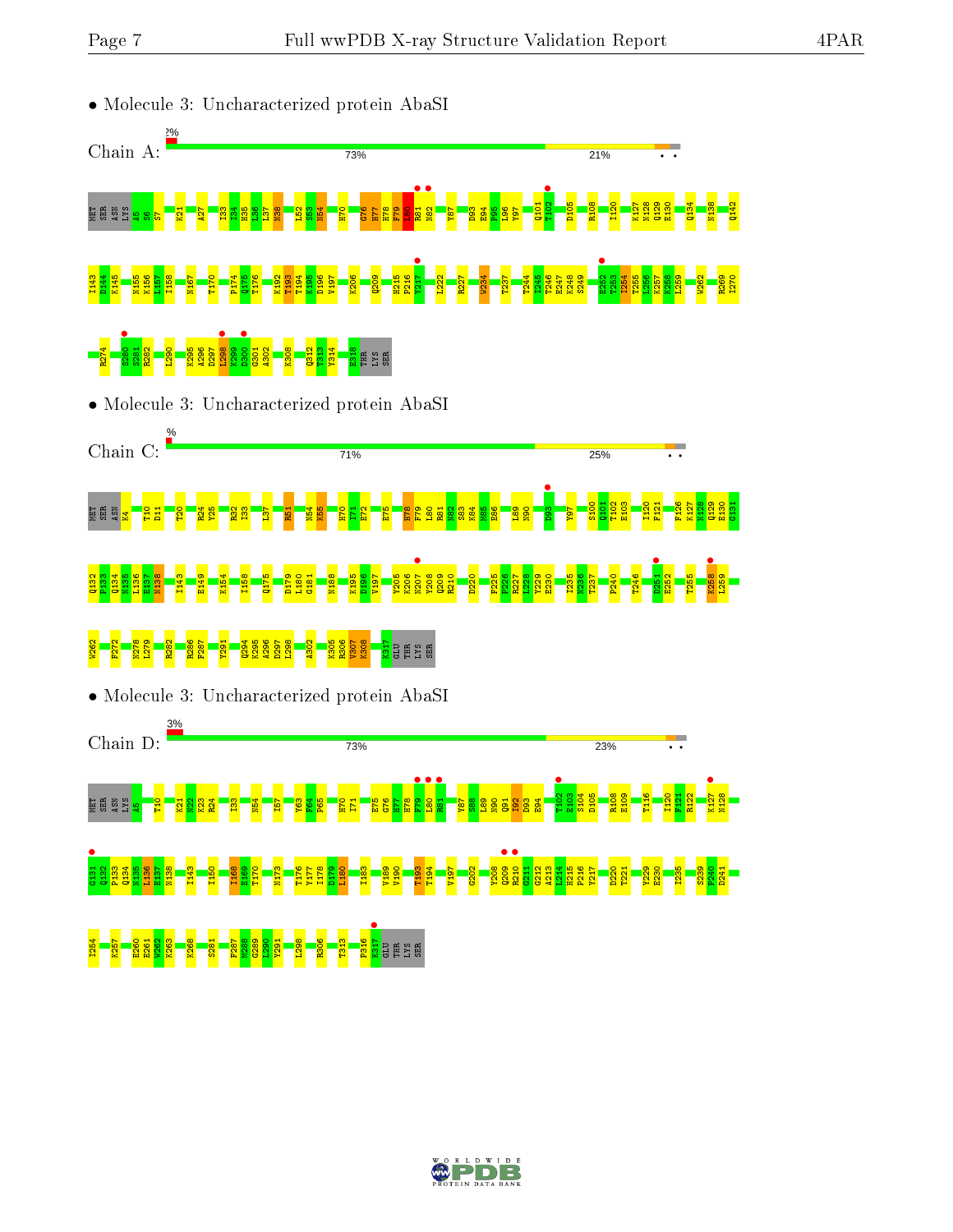# 4 Data and refinement statistics  $(i)$

| Property                                                             | Value                                                    | Source     |
|----------------------------------------------------------------------|----------------------------------------------------------|------------|
| Space group                                                          | P 1 21 1                                                 | Depositor  |
| Cell constants                                                       | 144.70Å<br>$105.03\text{\AA}$<br>54.83Å                  |            |
| a, b, c, $\alpha$ , $\beta$ , $\gamma$                               | $90.00^\circ$<br>$94.57^\circ$<br>$90.00^\circ$          | Depositor  |
| Resolution $(A)$                                                     | 34.90<br>$-2.89$                                         | Depositor  |
|                                                                      | 34.90<br>$-2.89$                                         | <b>EDS</b> |
| % Data completeness                                                  | 98.0 (34.90-2.89)                                        | Depositor  |
| (in resolution range)                                                | $90.6$ $(34.90-2.89)$                                    | <b>EDS</b> |
| $R_{merge}$                                                          | 0.09                                                     | Depositor  |
| $\mathrm{R}_{sym}$                                                   | (Not available)                                          | Depositor  |
| $\langle I/\sigma(I) \rangle^{-1}$                                   | $1.28$ (at 2.90Å)                                        | Xtriage    |
| Refinement program                                                   | PHENIX (phenix.refine: dev 1593)                         | Depositor  |
|                                                                      | 0.190<br>0.249<br>$\sim$                                 | Depositor  |
| $R, R_{free}$                                                        | $0.193$ ,<br>0.250                                       | DCC        |
| $R_{free}$ test set                                                  | 1791 reflections $(4.98\%)$                              | wwPDB-VP   |
| Wilson B-factor $(A^2)$                                              | 67.4                                                     | Xtriage    |
| Anisotropy                                                           | 0.647                                                    | Xtriage    |
| Bulk solvent $k_{sol}(e/\mathring{A}^3)$ , $B_{sol}(\mathring{A}^2)$ | $0.26$ , 48.5                                            | <b>EDS</b> |
| L-test for twinning <sup>2</sup>                                     | $\langle  L  \rangle = 0.49, \langle L^2 \rangle = 0.32$ | Xtriage    |
| Estimated twinning fraction                                          | No twinning to report.                                   | Xtriage    |
| $F_o, F_c$ correlation                                               | 0.95                                                     | <b>EDS</b> |
| Total number of atoms                                                | 11694                                                    | wwPDB-VP   |
| Average B, all atoms $(A^2)$                                         | 99.0                                                     | wwPDB-VP   |

Xtriage's analysis on translational NCS is as follows: The largest off-origin peak in the Patterson function is  $11.07\%$  of the height of the origin peak. No significant pseudotranslation is detected.

<sup>&</sup>lt;sup>2</sup>Theoretical values of  $\langle |L| \rangle$ ,  $\langle L^2 \rangle$  for acentric reflections are 0.5, 0.333 respectively for untwinned datasets, and 0.375, 0.2 for perfectly twinned datasets.



<span id="page-7-1"></span><span id="page-7-0"></span><sup>1</sup> Intensities estimated from amplitudes.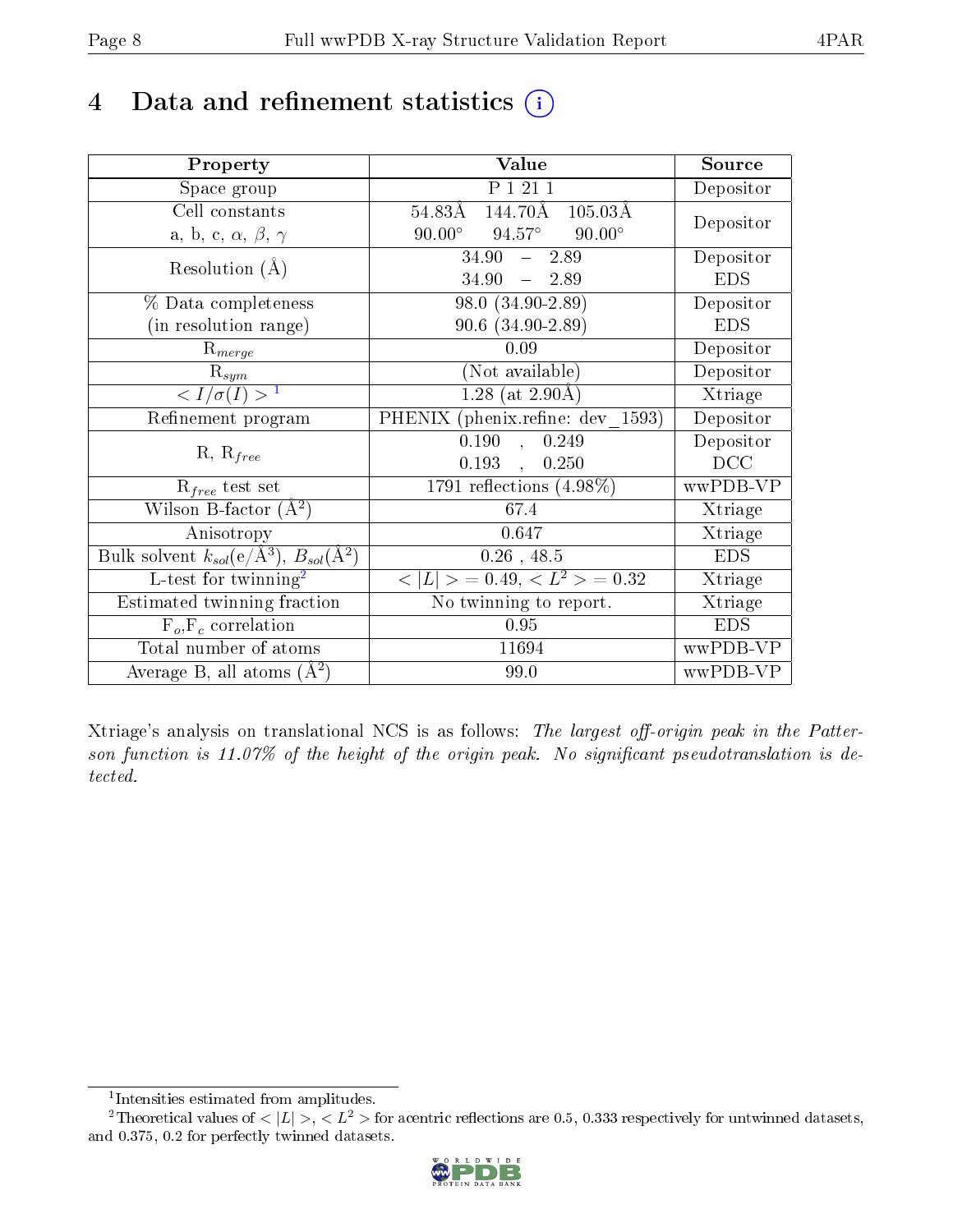# 5 Model quality  $(i)$

# 5.1 Standard geometry  $(i)$

Bond lengths and bond angles in the following residue types are not validated in this section: 5HC, EDO

The Z score for a bond length (or angle) is the number of standard deviations the observed value is removed from the expected value. A bond length (or angle) with  $|Z| > 5$  is considered an outlier worth inspection. RMSZ is the root-mean-square of all Z scores of the bond lengths (or angles).

| Mol            | Chain |      | <b>Bond lengths</b> | Bond angles |                            |
|----------------|-------|------|---------------------|-------------|----------------------------|
|                |       | RMSZ | Z   > 5             | RMSZ        | # $ Z  > 5$                |
| 1              | E     | 0.57 | 0/387               | 0.87        | 0/593                      |
| 1              | F     | 0.68 | 0/387               | 0.88        | 0/593                      |
| 2              | G     | 0.55 | 0/319               | 0.95        | 0/491                      |
| $\overline{2}$ | Η     | 0.55 | 0/319               | 0.94        | 0/491                      |
| 3              | А     | 0.33 | 0/2655              | 0.50        | 0/3583                     |
| 3              | В     | 0.28 | 0/2646              | 0.46        | 0/3571                     |
| 3              | С     | 0.29 | 0/2655              | 0.53        | 0/3582                     |
| 3              | D)    | 0.28 | $^\prime2646$<br>0  | 0.49        | 0/3571                     |
| All            | All   | 0.35 | 0/12014             | 0.57        | /16475<br>$\left( \right)$ |

There are no bond length outliers.

There are no bond angle outliers.

There are no chirality outliers.

There are no planarity outliers.

### $5.2$  Too-close contacts  $(i)$

In the following table, the Non-H and H(model) columns list the number of non-hydrogen atoms and hydrogen atoms in the chain respectively. The H(added) column lists the number of hydrogen atoms added and optimized by MolProbity. The Clashes column lists the number of clashes within the asymmetric unit, whereas Symm-Clashes lists symmetry related clashes.

|  |      |      | Mol   Chain   Non-H   H(model)   H(added)   Clashes   Symm-Clashes |
|--|------|------|--------------------------------------------------------------------|
|  | 367  | 206  |                                                                    |
|  | 367  | 206  |                                                                    |
|  | 285  | 161  |                                                                    |
|  | 285  | 161  |                                                                    |
|  | 2601 | 2596 |                                                                    |

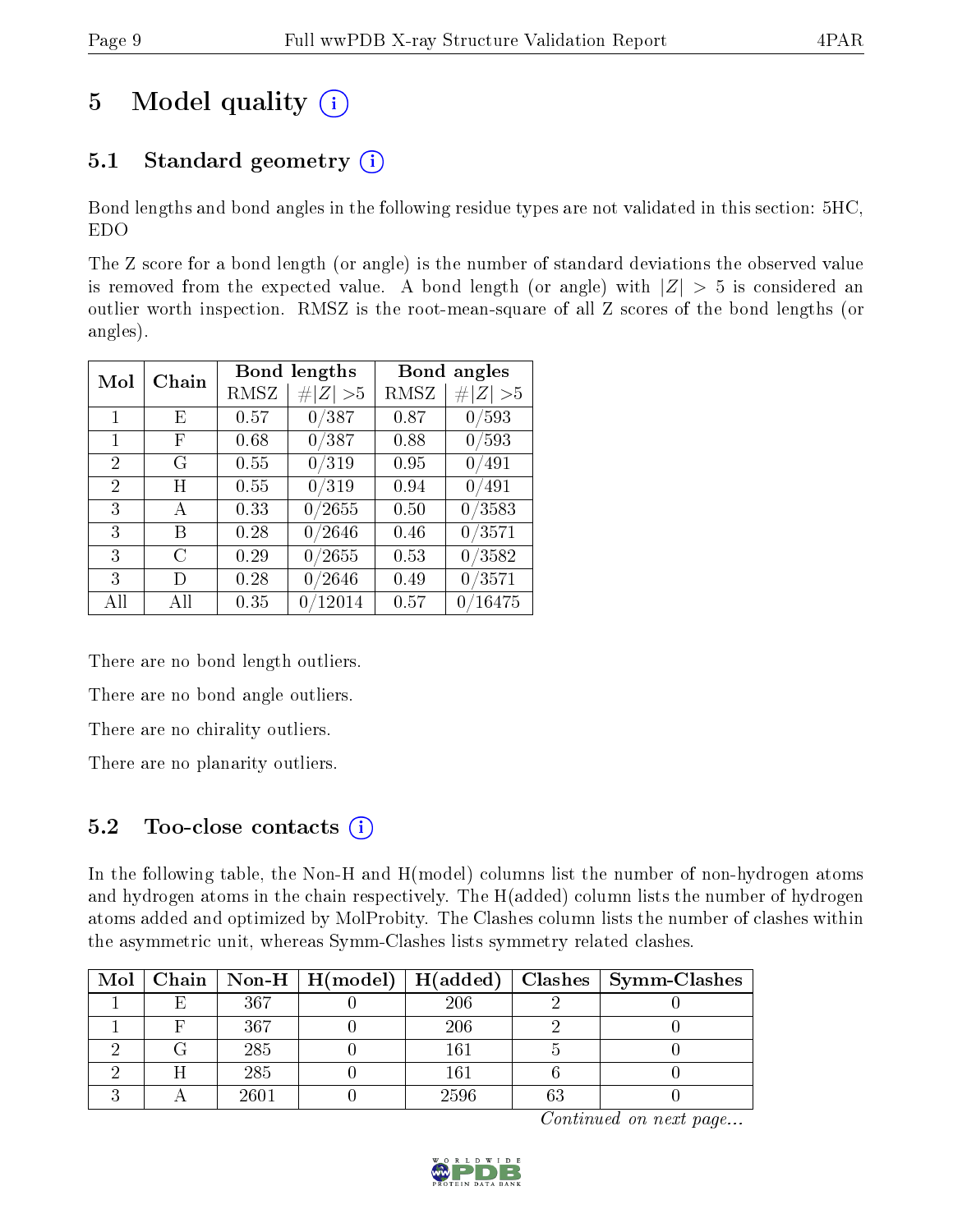| Mol |       | Chain   Non-H   $H (model)$   $H (added)$ |      | Clashes | $\vert$ Symm-Clashes |
|-----|-------|-------------------------------------------|------|---------|----------------------|
|     | 2592  |                                           | 2590 | 30      |                      |
|     | 2601  |                                           | 2603 | 5       |                      |
|     | 2592  |                                           | 2590 | 45      |                      |
|     |       |                                           |      |         |                      |
|     | 11694 |                                           |      | 193     |                      |

The all-atom clashscore is defined as the number of clashes found per 1000 atoms (including hydrogen atoms). The all-atom clashscore for this structure is 8.

All (193) close contacts within the same asymmetric unit are listed below, sorted by their clash magnitude.

| Atom-1                      | Atom-2                       | Interatomic    | Clash         |
|-----------------------------|------------------------------|----------------|---------------|
|                             |                              | distance $(A)$ | overlap $(A)$ |
| 3:A:76:GLY:O                | 3:A:77:HIS:HB2               | 1.54           | 1.02          |
| 3:A:80:LEU:HD22             | 3: A:80:LEU:O                | 1.58           | 1.00          |
| 3:A:80:LEU:C                | 3:A:80:LEU:CD2               | 2.37           | 0.93          |
| 3:A:80:LEU:C                | 3:A:80:LEU:HD23              | 1.99           | 0.82          |
| 3:C:51:ARG:HG2              | 3:C:51:ARG:HH11              | 1.44           | 0.80          |
| 3: A:80: LEU:O              | 3:A:80:LEU:CD2               | 2.30           | 0.79          |
| 3:D:177:TYR:HB3             | 3:D:183:ILE:HD11             | 1.68           | 0.74          |
| 3:B:170:THR:HB              | 3:B:176:THR:HG21             | 1.69           | 0.74          |
| 3:A:248:LYS:HG2             | 3:A:249:SER:H                | 1.53           | 0.73          |
| 1: E: 11: DA: OP1           | $3:B:282:\overline{ARG:NH1}$ | 2.23           | 0.71          |
| 3: D: 57: ILE: HD12         | 3:D:104:SER:HB2              | 1.74           | 0.70          |
| 3:C:80:LEU:HD21             | 3:C:83:SER:HB2               | 1.75           | 0.69          |
| 3:A:127:LYS:HB3             | 3:A:134:GLN:HG3              | 1.74           | 0.68          |
| 3:C:127:LYS:HG2             | 3:C:134:GLN:HG3              | 1.76           | 0.68          |
| 3:B:70:HIS:HB2              | 3:B:120:ILE:HG12             | 1.76           | 0.67          |
| 3:D:127:LYS:HG2             | 3:D:133:PRO:HA               | 1.76           | 0.67          |
| 3:D:183:ILE:HG23            | 3:D:189:VAL:HG11             | 1.78           | 0.66          |
| 3:A:80:LEU:CD2              | 3:A:81:ARG:O                 | 2.44           | 0.66          |
| 3: A:80: LEU: C             | 3:A:80:LEU:HD22              | 2.10           | 0.65          |
| 3:A:78:HIS:O                | 3:A:80:LEU:N                 | 2.29           | 0.65          |
| 3:A:222:LEU:HB3             | 3:A:269:ARG:HG2              | 1.77           | 0.65          |
| 3:C:252:GLU:HA              | 3:C:255:THR:HB               | 1.79           | 0.64          |
| 2:G:31:DT:H4'               | 3:C:207:ASN:HB2              | 1.77           | 0.64          |
| 3:A:254:ILE:HA              | 3:A:257:LYS:HG2              | 1.78           | 0.64          |
| 3:C:237:THR:HGI             | 3:C:246:THR:HG1              | 1.43           | 0.64          |
| 3:C:32:ARG:HD3              | 3:C:143:ILE:HD13             | 1.78           | 0.64          |
| 3:C:259:LEU:HD22            | 3:C:298:LEU:HD22             | 1.80           | 0.62          |
| 3: A:76: GLY:O              | 3:A:77:HIS:CB                | 2.35           | 0.62          |
| $3:B:260:\overline{GLU:HA}$ | 3:B:263:LYS:HE2              | 1.81           | 0.62          |

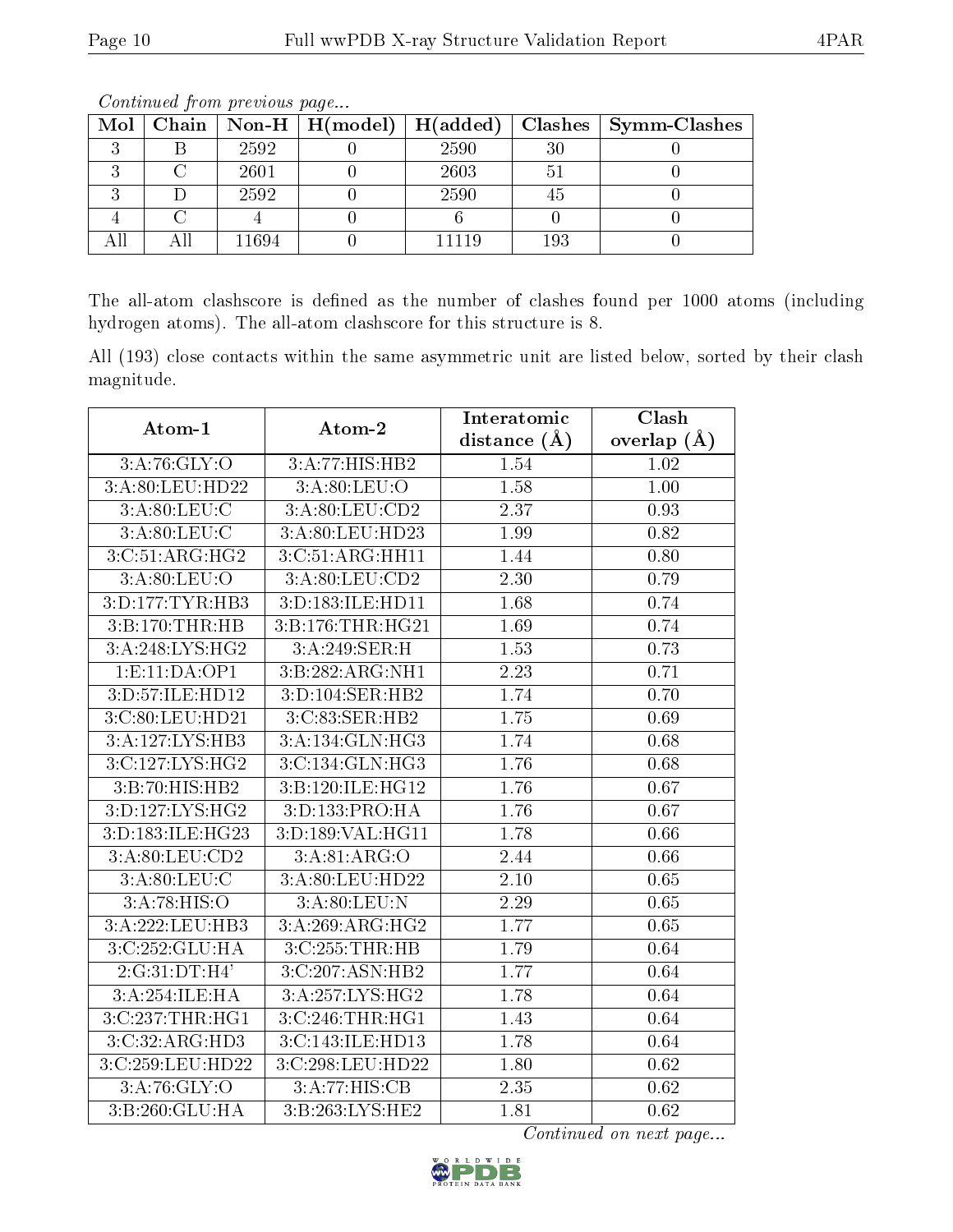| Continuea from previous page |                                | Interatomic    | Clash         |
|------------------------------|--------------------------------|----------------|---------------|
| Atom-1                       | Atom-2                         | distance $(A)$ | overlap $(A)$ |
| 3:A:127:LYS:HG3              | 3:A:128:ASN:H                  | 1.65           | 0.61          |
| 3:A:192:LYS:HG3              | 3:A:193:THR:HG22               | 1.83           | 0.61          |
| 3:C:51:ARG:HG2               | 3:C:51:ARG:NH1                 | 2.13           | 0.60          |
| 3:A:290:LEU:HD23             | 3:A:308:LYS:HD3                | 1.83           | 0.60          |
| 3:D:70:HIS:HB2               | 3:D:120:ILE:HG12               | 1.83           | 0.60          |
| 3:C:259:LEU:HD13             | 3:C:298:LEU:HD13               | 1.83           | 0.60          |
| 3:B:290:LEU:HB3              | 3:B:308:LYS:HB2                | 1.84           | 0.60          |
| 2:G:32:DT:H2"                | 2:G:33:DG:CS                   | 2.38           | 0.59          |
| 3:D:230:GLU:HG3              | 3:D:235:ILE:HG12               | 1.84           | 0.59          |
| 3:B:230:GLU:HG3              | 3:B:235:ILE:HG12               | 1.85           | 0.59          |
| 3: D: 193: THR: OG1          | 3:D:194:THR:N                  | 2.35           | 0.59          |
| 3:A:290:LEU:HB3              | 3:A:308:LYS:HB2                | 1.86           | 0.58          |
| 3:A:237:THR:HGI              | 3:A:246:THR:HGI                | 1.48           | 0.57          |
| 3:B:133:PRO:HG2              | 3:A:7:SER:HB2                  | 1.85           | 0.57          |
| 3:A:33:ILE:HG12              | 3:A:143:ILE:HG23               | 1.86           | 0.56          |
| 3: D:94: GLU:O               | 3:D:122:ARG:NH2                | 2.39           | 0.56          |
| 3:A:76:GLY:N                 | 3:A:97:TYR:OH                  | 2.33           | 0.55          |
| $3:D:134:GLN:H\overline{B3}$ | 3:D:138:ASN:HB2                | 1.87           | 0.55          |
| 3:C:255:THR:HA               | 3:C:258:LYS:HD3                | 1.88           | 0.55          |
| 3:A:170:THR:HB               | 3:A:176:THR:HG21               | 1.88           | 0.55          |
| 3:D:168:ILE:H                | 3:D:168:ILE:HD12               | 1.72           | 0.55          |
| 3:D:173:ASN:O                | 3:D:176:THR:HG22               | 2.07           | 0.55          |
| 3:C:51:ARG:HG3               | 3:C:240:PRO:HA                 | 1.88           | 0.54          |
| 3:C:180:LEU:N                | 3:C:181:GLY:HA2                | 2.22           | 0.54          |
| 3:C:136:LEU:HG               | 3:D:10:THR:HG22                | 1.90           | 0.54          |
| 3:B:157:LEU:HB3              | 3:B:163:PHE:HB2                | 1.89           | 0.53          |
| 3:B:33:ILE:HD13              | 3:B:71:ILE:HD13                | 1.90           | 0.53          |
| 3:A:37:LEU:C                 | 3:A:38:ASN:HD22                | 2.11           | 0.53          |
| 3:A:70:HIS:HB2               | 3:A:120:ILE:HG12               | 1.90           | 0.53          |
| 3:B:57:ILE:HD12              | 3:B:104:SER:HB3                | 1.92           | 0.52          |
| 3:C:78:HIS:O                 | 3:C:80:LEU:N                   | 2.43           | 0.52          |
| 3:D:176:THR:O                | 3:D:180:LEU:HG                 | 2.10           | 0.52          |
| 3:C:70:HIS:HB2               | 3:C:120:ILE:HG12               | 1.91           | 0.52          |
| 2:H:39:DA:H5"                | 3:A:206:LYS:HD3                | 1.91           | $0.52\,$      |
| 3:A:105:ASP:O                | 3:A:108:ARG:NH1                | 2.42           | 0.52          |
| 3:A:193:THR:OG1              | 3:A:194:THR:N                  | 2.42           | 0.52          |
| 3:B:291:TYR:CE2              | 3:B:306:ARG:HB2                | 2.45           | 0.52          |
| 3:B:290:LEU:HD23             | $3: B:308: LY\overline{S:HD3}$ | 1.92           | 0.52          |
| 3:D:216:PRO:HB2              | 3:D:217:TYR:HD2                | 1.75           | 0.51          |
| 3:D:215:HIS:HD2              | 3:D:216:PRO:HD2                | 1.76           | 0.51          |
| 3:C:33:ILE:HG12              | 3:C:143:ILE:HG23               | 1.92           | 0.50          |

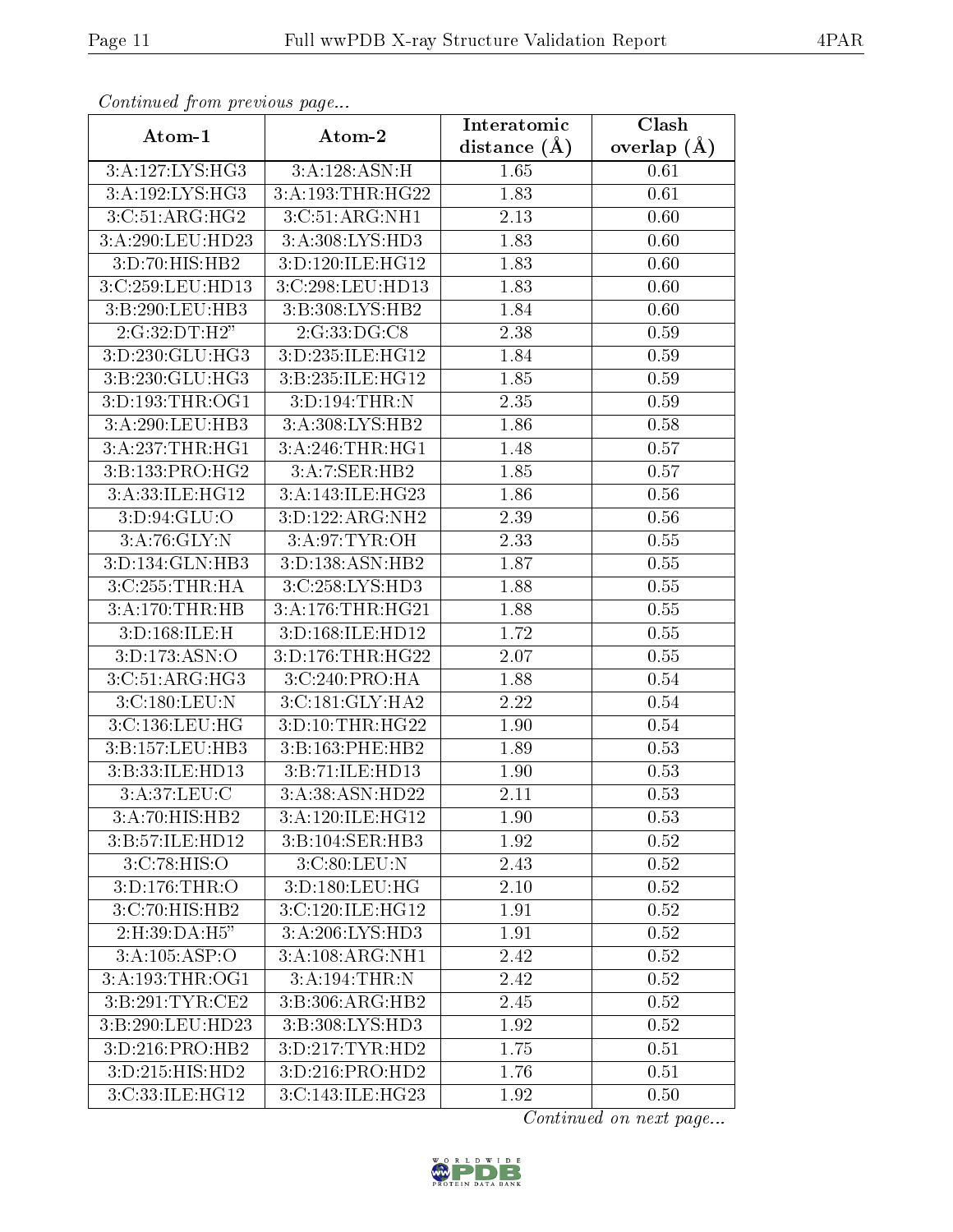| Continuati prom provious pago |                                   | Interatomic       | $\overline{\text{Clash}}$ |
|-------------------------------|-----------------------------------|-------------------|---------------------------|
| Atom-1                        | Atom-2                            | distance $(\AA)$  | overlap $(A)$             |
| 3:A:79:PHE:O                  | 3:A:80:LEU:C                      | 2.49              | 0.50                      |
| 3:C:272:PHE:CE2               | 3:C:287:PHE:HB2                   | 2.46              | 0.50                      |
| 3:A:79:PHE:O                  | 3: A:80:LEU:O                     | 2.29              | 0.50                      |
| 3:C:134:GLN:HG2               | 3:C:138:ASN:ND2                   | 2.27              | 0.50                      |
| 3:B:234:TRP:HH2               | 3:B:258:LYS:HE3                   | 1.77              | 0.49                      |
| $1:$ F:8:DT:OP2               | 3:A:282:ARG:NH2                   | 2.44              | 0.49                      |
| 3:A:80:LEU:HD23               | 3: A:81: ARG:O                    | 2.11              | 0.49                      |
| 3:C:227:ARG:NH1               | 3:C:229:TYR:OH                    | 2.43              | 0.49                      |
| 3:C:188:ASN:OD1               | 3:C:286:ARG:NH2                   | 2.43              | 0.49                      |
| 3:C:86:GLU:OE2                | 3:C:100:SER:HB3                   | 2.12              | 0.49                      |
| 3:D:108:ARG:HD3               | 3:D:229:TYR:HB2                   | 1.94              | 0.49                      |
| 3:B:251:ASP:HB2               | 3:B:254:ILE:HD13                  | 1.93              | 0.49                      |
| 3:D:281:SER:O                 | 3:D:281:SER:OG                    | 2.27              | 0.49                      |
| 3:A:297:ASP:OD1               | 3:A:298:LEU:N                     | 2.46              | 0.49                      |
| 3:C:134:GLN:HG2               | 3:C:138:ASN:HD21                  | 1.78              | 0.49                      |
| 3:D:221:THR:HG23              | 3:D:268:LYS:HE3                   | 1.93              | 0.49                      |
| 3:A:82:ASN:OD1                | 3:A:82:ASN:O                      | 2.30              | 0.49                      |
| 3:C:72:GLU:OE2                | 3:C:97:TYR:HD1                    | 1.95              | 0.48                      |
| 3:A:21:LYS:HZ2                | 3:A:27:ALA:H                      | 1.61              | 0.48                      |
| 3:D:71:ILE:HD11               | 3:D:150:ILE:HD11                  | 1.96              | 0.48                      |
| 3:C:255:THR:HG23              | 3:C:298:LEU:HD11                  | 1.95              | 0.48                      |
| 3:D:178:ILE:HA                | 3:D:313:THR:HG21                  | 1.95              | 0.48                      |
| 3: A:35: HIS: O               | 3:A:38:ASN:HB3                    | 2.13              | 0.48                      |
| 3:A:247:GLU:HB3               | 3:A:302:ALA:HB3                   | 1.96              | 0.48                      |
| 3: B: 215: HIS: CD2           | 3:B:218:LYS:HB2                   | 2.49              | 0.48                      |
| 3:B:237:THR:OG1               | 3:B:246:THR:HG22                  | 2.14              | 0.48                      |
| 3:C:259:LEU:HD11              | 3:C:296:ALA:HB1                   | 1.96              | 0.48                      |
| 3:C:307:VAL:HG22              | $3:C:308:\overline{\text{LYS:N}}$ | $\overline{2.29}$ | 0.47                      |
| 3:C:258:LYS:HG3               | 3:C:262:TRP:CZ3                   | 2.49              | 0.47                      |
| 1: E: 10: DC: H2"             | 1: E: 11: DA: C8                  | 2.50              | 0.47                      |
| 3:A:215:HIS:HD2               | 3:A:216:PRO:HD2                   | 1.80              | 0.47                      |
| 3:D:89:LEU:HD12               | 3:D:90:ASN:H                      | 1.80              | 0.47                      |
| 3: B:208: TYR: CE2            | 3:B:210:ARG:HB2                   | 2.50              | 0.47                      |
| 3:D:109:GLU:HA                | 3:D:229:TYR:CE2                   | 2.50              | 0.47                      |
| $1:$ F:14:DA:C2               | 2: H:30:DA:C2                     | 3.03              | 0.47                      |
| 3:C:11:ASP:OD1                | 3:D:24:ARG:NH2                    | 2.47              | 0.47                      |
| 3: D: 63: TYR: CZ             | 3: D:65: PRO:HA                   | 2.50              | 0.46                      |
| 3:C:197:VAL:HG11              | 3:C:225:PHE:HE1                   | 1.81              | 0.46                      |
| 3:C:262:TRP:CE3               | 3:C:302:ALA:HB2                   | 2.50              | 0.46                      |
| 3:A:54:ASN:N                  | 3:A:54:ASN:OD1                    | 2.46              | 0.46                      |
| 3: B: 155: ASN: O             | 3:B:158:ILE:HG13                  | 2.16              | 0.46                      |

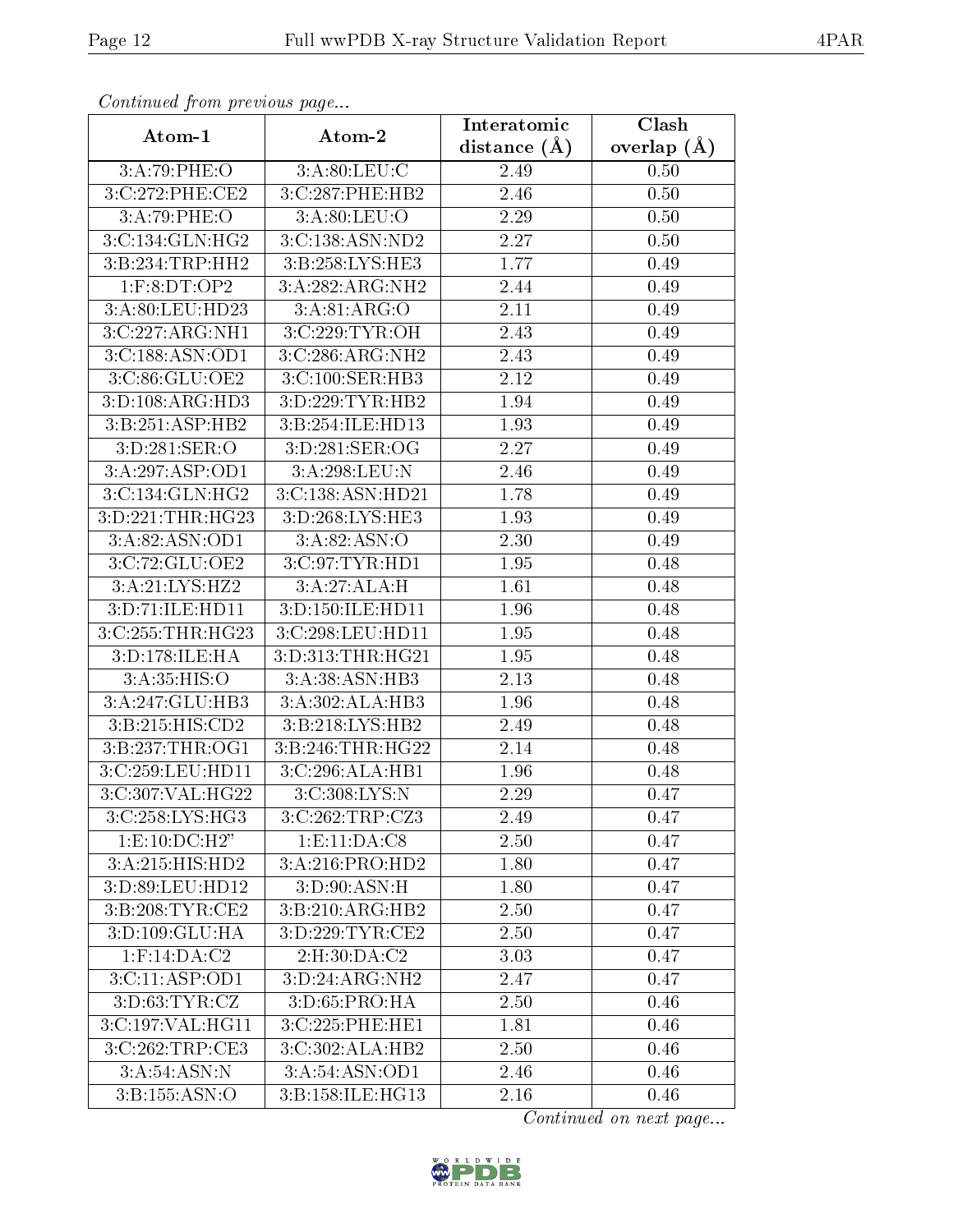| commune from previous page         |                     | Interatomic    | Clash           |
|------------------------------------|---------------------|----------------|-----------------|
| Atom-1                             | Atom-2              | distance $(A)$ | overlap $(\AA)$ |
| 3:B:287:PHE:CZ                     | 3:B:289:GLY:HA2     | 2.50           | 0.46            |
| 3:D:260:GLU:HA                     | 3: D: 263: LYS: HG2 | 1.97           | 0.46            |
| 3:A:234:TRP:HB2                    | 3: A:248: LYS:O     | 2.15           | 0.46            |
| 3:C:208:TYR:CZ                     | 3:C:210:ARG:HB3     | 2.51           | 0.46            |
| $3:D:239:\overline{\text{SER:OG}}$ | 3:D:241:ASP:OD1     | 2.25           | 0.46            |
| 3:D:220:ASP:OD2                    | 3:D:268:LYS:HE2     | 2.16           | 0.46            |
| 3:B:71:ILE:HD11                    | 3:B:150:ILE:HD11    | 1.99           | 0.45            |
| 3:A:248:LYS:HG2                    | 3:A:249:SER:N       | 2.26           | 0.45            |
| 3:A:142:GLN:HA                     | 3:A:145:LYS:HE3     | 1.97           | 0.45            |
| 3:A:155:ASN:O                      | 3:A:158:ILE:HG13    | 2.17           | 0.45            |
| 3: B: 63: TYR: CZ                  | 3:B:65:PRO:HA       | 2.51           | 0.45            |
| 3:A:37:LEU:O                       | 3:A:38:ASN:ND2      | 2.33           | 0.45            |
| 3:A:52:LEU:HD22                    | 3:A:94:GLU:HB3      | 1.99           | 0.45            |
| 3:B:228:LEU:HD23                   | 3:B:228:LEU:HA      | 1.81           | 0.45            |
| 3:D:105:ASP:O                      | 3: D: 108: ARG: HG3 | 2.17           | 0.45            |
| 3:A:138:ASN:OD1                    | 3:A:142:GLN:NE2     | 2.43           | 0.45            |
| 3:A:21:LYS:NZ                      | 3:A:27:ALA:H        | 2.14           | 0.45            |
| 3:D:208:TYR:CE2                    | 3:D:213:ALA:HB2     | 2.52           | 0.45            |
| 3:C:230:GLU:HG3                    | 3:C:235:ILE:HG12    | 1.99           | 0.45            |
| 2:G:32:DT:H2"                      | 2:G:33:DG:H8        | 1.81           | 0.44            |
| 3:C:154:LYS:O                      | 3:C:158:ILE:HG23    | 2.17           | 0.44            |
| 3:D:76:GLY:HA2                     | 3: D:87: TYR: CZ    | 2.52           | 0.44            |
| 3:D:33:ILE:HG12                    | 3:D:143:ILE:HG23    | $2.00\,$       | 0.44            |
| 3:C:24:ARG:HB3                     | 3:C:25:TYR:CD1      | 2.53           | 0.44            |
| 3: D: 136: LEU: HA                 | 3:D:136:LEU:HD13    | 1.71           | 0.44            |
| 3:D:92:ILE:HG23                    | 3:D:93:ASP:H        | 1.82           | 0.44            |
| 2:G:33:DG:OP1                      | 3:C:205:TYR:OH      | 2.20           | 0.44            |
| 3:C:175:GLN:NE2                    | 3: C: 179: ASP: OD1 | 2.49           | 0.43            |
| 3:C:225:PHE:HA                     | 3:C:272:PHE:O       | 2.18           | 0.43            |
| 3:C:121:PHE:CZ                     | 3:C:149:GLU:HG2     | 2.53           | 0.43            |
| 3: B: 248: LYS: HG2                | 3: B:249: SER:H     | 1.84           | 0.43            |
| 3:D:134:GLN:HB3                    | 3: D: 138: ASN: CB  | 2.49           | 0.43            |
| $3:A:101:GLN:\overline{N}$         | 3:A:101:GLN:OE1     | 2.49           | 0.43            |
| 3:A:76:GLY:HA3                     | 3:A:87:TYR:CZ       | 2.54           | 0.43            |
| 3: A:81: ARG: HA                   | 3: A:82: ASN: HA    | 1.46           | 0.43            |
| 3:B:130:GLU:H                      | 3: B: 130: GLU: CD  | 2.23           | 0.43            |
| 3:D:254:ILE:HA                     | 3:D:257:LYS:HG2     | 2.01           | 0.43            |
| 3:C:24:ARG:HB3                     | 3:C:25:TYR:HD1      | 1.85           | 0.42            |
| 3:D:210:ARG:HB2                    | 3:D:210:ARG:HE      | 1.55           | 0.42            |
| 2:H:39:DA:H2"                      | 2:H:40:DG:H8        | 1.84           | 0.42            |
| 3:D:208:TYR:OH                     | 3: D: 212: GLY:O    | 2.36           | 0.42            |

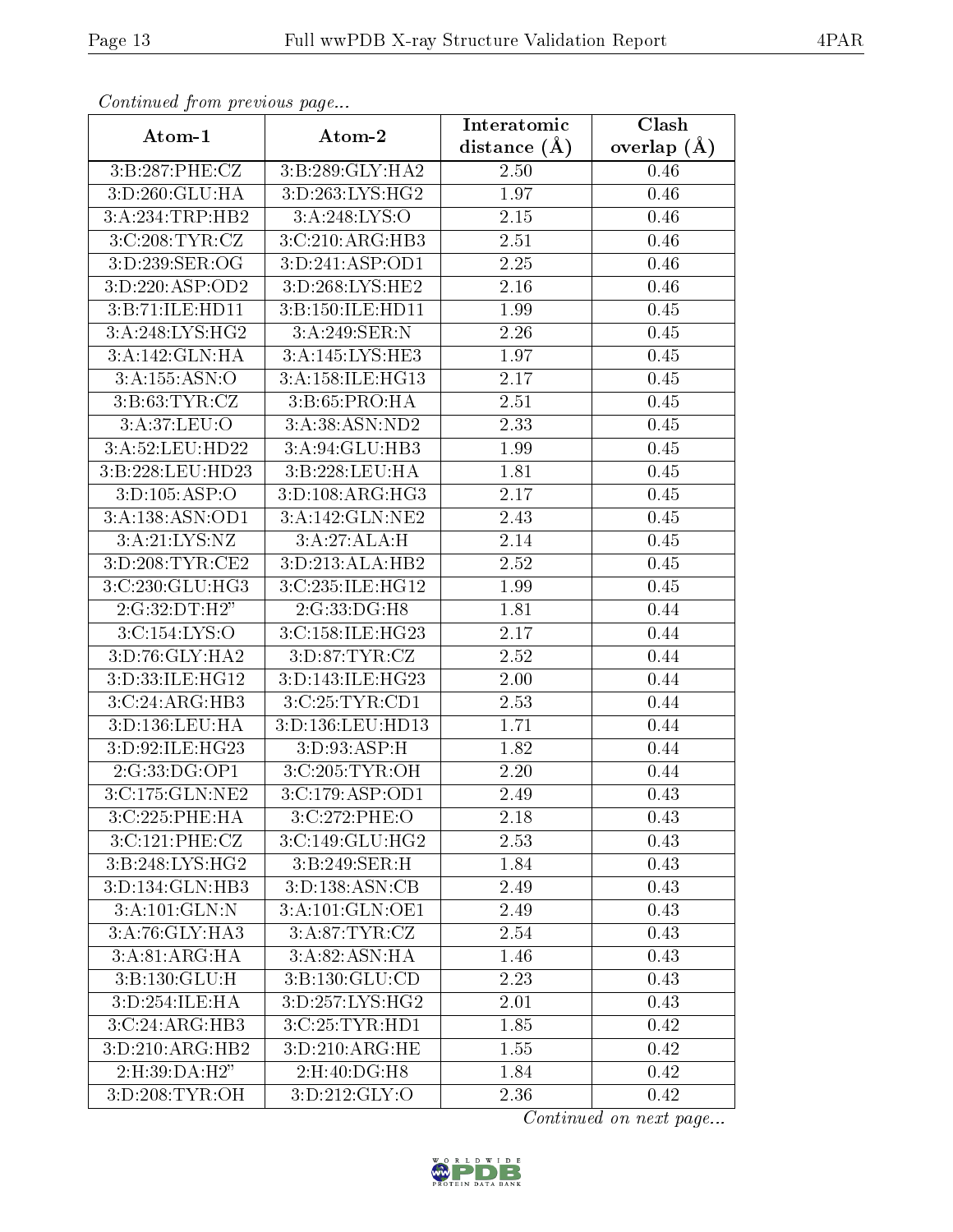| Continuati prom pretious page |                    | Interatomic       | Clash           |
|-------------------------------|--------------------|-------------------|-----------------|
| Atom-1                        | Atom-2             | distance $(\AA)$  | overlap $(\AA)$ |
| 3:C:75:GLU:HB2                | 3:C:126:PHE:CE2    | 2.54              | 0.42            |
| 3:D:91:GLN:HB2                | 3: D: 94: GLU: CD  | $\overline{2}.39$ | 0.42            |
| 2:H:38:DG:N2                  | 3:A:209:GLN:OE1    | 2.46              | 0.42            |
| 3:A:262:TRP:CE3               | 3:A:302:ALA:HB2    | 2.54              | 0.42            |
| 3:C:278:ASN:OD1               | 3:C:279:LEU:N      | 2.53              | 0.42            |
| 3: C: 295: LYS: HD3           | 3:C:297:ASP:OD2    | 2.20              | 0.42            |
| 3:A:259:LEU:HG                | 3:A:296:ALA:HB1    | 2.01              | 0.42            |
| 3:C:4:LYS:HE3                 | 3:C:4:LYS:HB2      | 1.93              | 0.42            |
| 3:D:202:GLY:HA2               | 3: D: 316: PRO: HA | 2.01              | 0.42            |
| 2:H:39:DA:H2"                 | 2:H:40:DG:C8       | 2.55              | 0.42            |
| 3:A:167:ASN:ND2               | 3:A:170:THR:OG1    | 2.52              | 0.42            |
| 3:C:89:LEU:HD22               | 3: C:90: ASN:H     | 1.84              | 0.42            |
| 3:B:23:LYS:NZ                 | 3:B:61:ASP:OD2     | 2.39              | 0.42            |
| 3:B:126:PHE:HB3               | 3:B:129:GLN:HB3    | 2.02              | 0.42            |
| 3:D:287:PHE:CZ                | 3:D:289:GLY:HA2    | 2.55              | 0.42            |
| 3:A:227:ARG:HH21              | 3:A:274:ARG:NH1    | 2.18              | 0.41            |
| 3:A:78:HIS:HE1                | 3:A:130:GLU:HB2    | 1.84              | 0.41            |
| 3:A:174:PRO:HG3               | 3:A:196:ASP:HB3    | 2.02              | 0.41            |
| $2:H:34:DT:\overline{H5}''$   | 3:C:20:THR:HG21    | 2.01              | 0.41            |
| 3:D:261:GLU:OE1               | 3:D:261:GLU:N      | 2.53              | 0.41            |
| 3:D:291:TYR:CE2               | 3:D:306:ARG:HB2    | 2.55              | 0.41            |
| 3:A:52:LEU:HB2                | 3:A:54:ASN:OD1     | 2.21              | 0.41            |
| 3:D:23:LYS:HB3                | 3:D:75:GLU:CD      | 2.41              | 0.41            |
| 3:B:224:TRP:CE2               | 3:B:226:PRO:HB3    | 2.56              | 0.41            |
| 3:C:255:THR:O                 | 3:C:258:LYS:HG2    | 2.20              | 0.41            |
| 3:A:312:GLN:NE2               | 3:A:314:TYR:OH     | 2.54              | 0.41            |
| 3:A:297:ASP:HB3               | 3:A:301:GLY:HA2    | 2.03              | 0.41            |
| 3: D: 21: LYS: HA             | 3: D: 21: LYS: HD3 | 1.85              | 0.41            |
| 3:A:78:HIS:C                  | 3: A:80: LEU:H     | 2.22              | 0.41            |
| 3:B:202:GLY:HA2               | 3:B:316:PRO:HA     | 2.03              | 0.41            |
| 3:B:215:HIS:ND1               | 3:B:216:PRO:HD2    | 2.36              | 0.41            |
| 3: C:54: ASN:O                | 3:C:55:LYS:HB2     | 2.21              | 0.41            |
| 3:A:254:ILE:HG13              | 3:A:255:THR:N      | 2.35              | 0.40            |
| 3:A:295:LYS:HE2               | 3:A:295:LYS:HB2    | 1.69              | 0.40            |
| 3: C: 195: LYS: HD3           | 3:C:206:LYS:O      | 2.21              | 0.40            |
| 3:C:291:TYR:CE2               | 3:C:306:ARG:HB2    | 2.56              | 0.40            |
| 2:G:37:DC:H2"                 | 2:G:38:DG:CS       | 2.55              | 0.40            |
| 3:B:101:GLN:HA                | 3:B:104:SER:HB2    | 2.02              | 0.40            |
| 3: A:237:THR:OG1              | 3: A:246:THR:OG1   | 2.27              | 0.40            |
| 3:C:129:GLN:HG2               | 3: C: 130: GLU: H  | 1.85              | 0.40            |
| 3:D:177:TYR:O                 | 3:D:313:THR:HG21   | 2.22              | 0.40            |

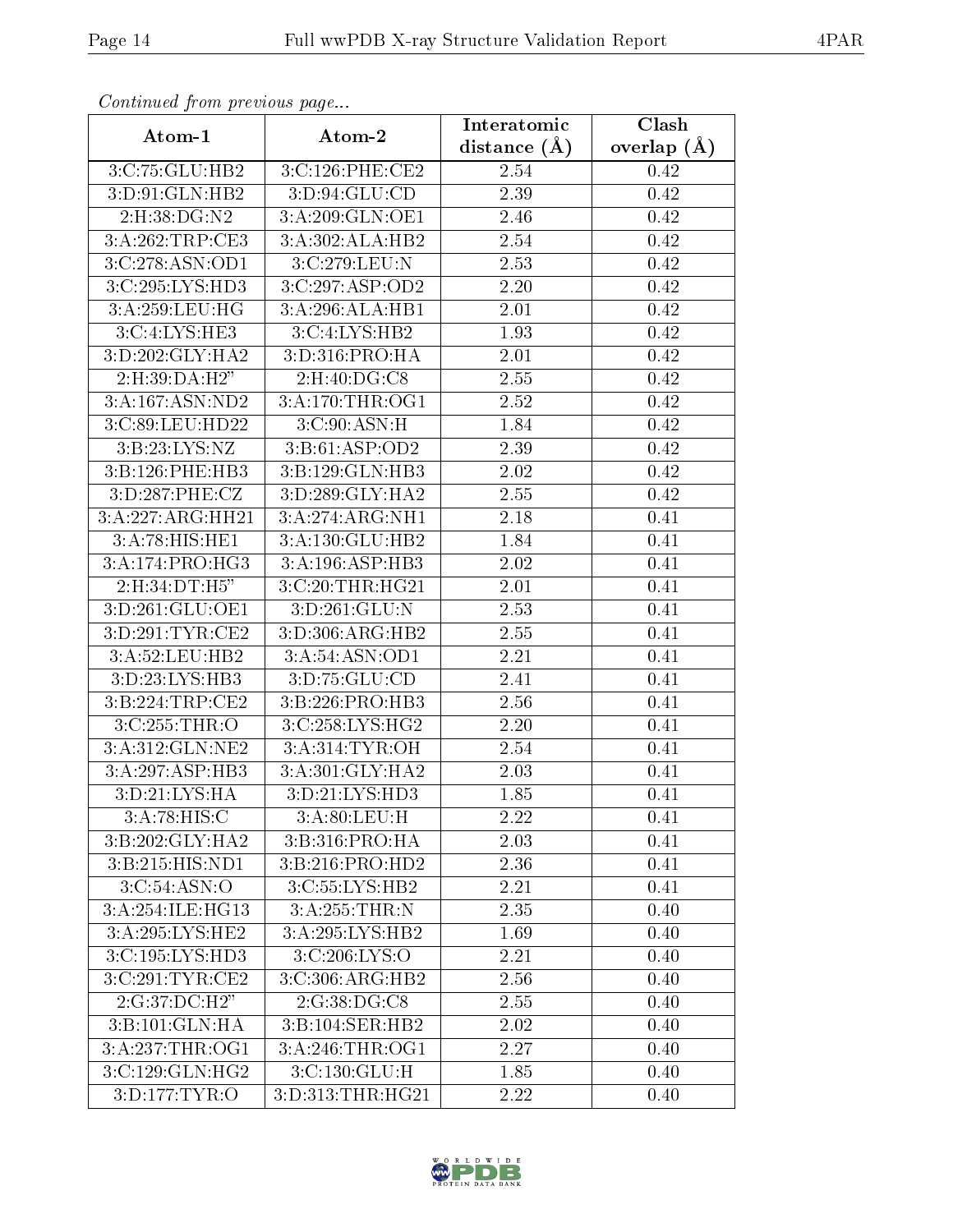There are no symmetry-related clashes.

### 5.3 Torsion angles (i)

#### 5.3.1 Protein backbone  $(i)$

In the following table, the Percentiles column shows the percent Ramachandran outliers of the chain as a percentile score with respect to all X-ray entries followed by that with respect to entries of similar resolution.

The Analysed column shows the number of residues for which the backbone conformation was analysed, and the total number of residues.

| Mol | Chain   | Analysed        | Favoured     | Allowed       | Outliers | Percentiles                |
|-----|---------|-----------------|--------------|---------------|----------|----------------------------|
| 3   | A       | $312/321$ (97%) | 301 $(96\%)$ | 7(2%)         | $4(1\%)$ | 37<br>12                   |
| 3   | B.      | $311/321$ (97%) | 306 $(98\%)$ | $5(2\%)$      |          | $\vert$ 100 $\vert$<br>100 |
| 3   | $\rm C$ | $312/321$ (97%) | $305(98\%)$  | 7(2%)         |          | 100<br>100                 |
| 3   | D       | $311/321$ (97%) | 301 $(97%)$  | $10(3\%)$     |          | 100<br>100                 |
| All | All     | 1246/1284(97%)  | $1213(97\%)$ | $(2\%)$<br>29 | $4(0\%)$ | 41                         |

All (4) Ramachandran outliers are listed below:

| Mol | Chain | $\operatorname{Res}% \left( \mathcal{N}\right) \equiv\operatorname{Res}(\mathcal{N}_{0})\cap\mathcal{N}_{1}$ | Type       |
|-----|-------|--------------------------------------------------------------------------------------------------------------|------------|
|     |       | 79                                                                                                           | <b>PHE</b> |
|     |       | 76                                                                                                           | GLY        |
|     |       |                                                                                                              | HIS        |
|     |       |                                                                                                              | U. HOLL    |

#### 5.3.2 Protein sidechains  $\hat{I}$

In the following table, the Percentiles column shows the percent sidechain outliers of the chain as a percentile score with respect to all X-ray entries followed by that with respect to entries of similar resolution.

The Analysed column shows the number of residues for which the sidechain conformation was analysed, and the total number of residues.

| Mol | Chain                       | Analysed         | Rotameric   Outliers |           | Percentiles             |  |
|-----|-----------------------------|------------------|----------------------|-----------|-------------------------|--|
|     |                             | $289/296(98\%)$  | $275(95\%)$          | 14 $(5%)$ | 25<br>58                |  |
|     | -B                          | $288/296$ (97\%) | 281 (98%)            | 7(2%)     | $\left[79\right]$<br>49 |  |
|     | $\mathcal{C}_{\mathcal{C}}$ | $289/296(98\%)$  | 269 $(93\%)$         | 20(7%)    | 15<br>41                |  |

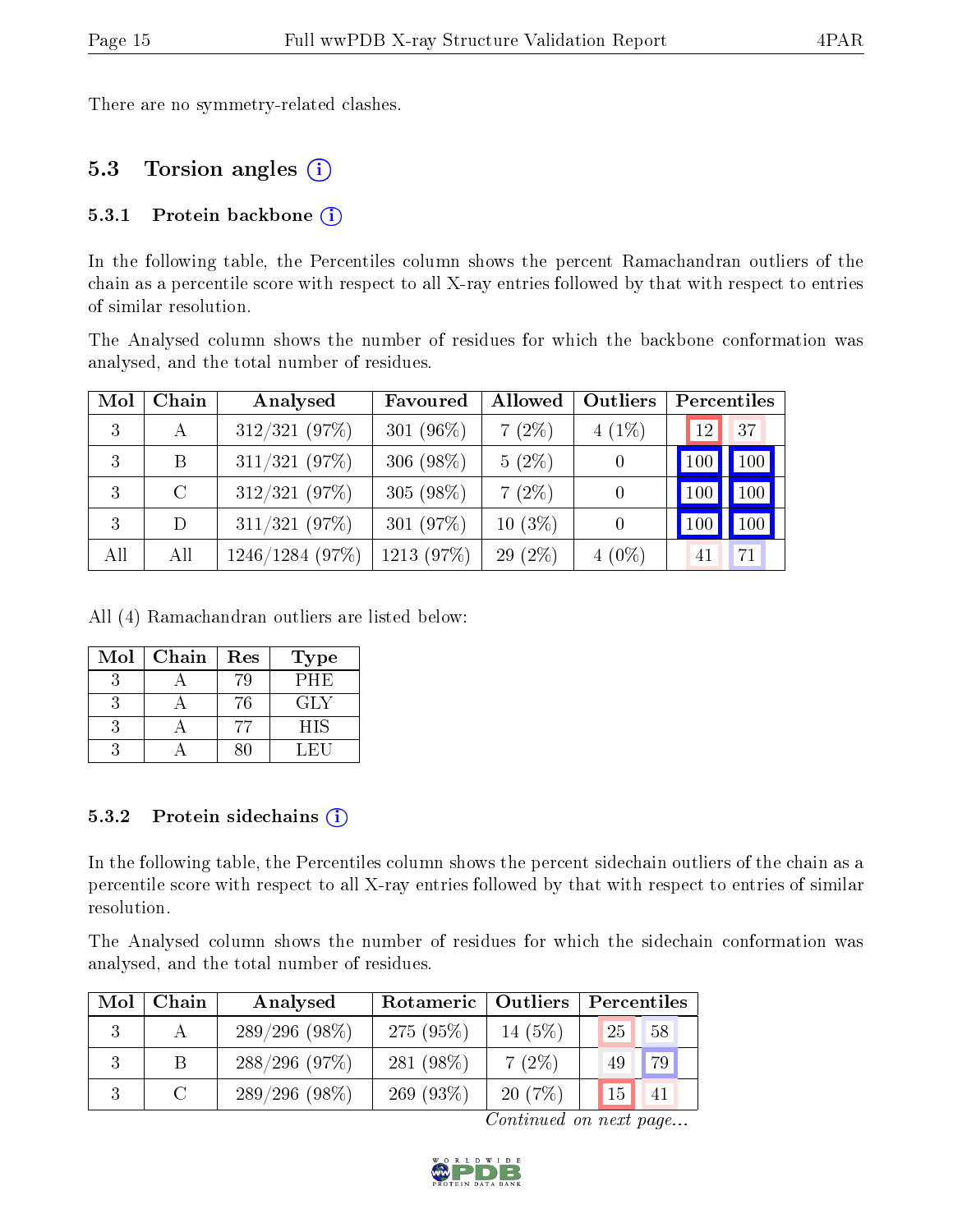| Continued from previous page |  |  |
|------------------------------|--|--|

| Mol | Chain | Analysed           | Rotameric   Outliers   Percentiles |           |                                 |
|-----|-------|--------------------|------------------------------------|-----------|---------------------------------|
|     |       | 288/296(97%)       | 273 $(95%)$                        | $15(5\%)$ | 23 <br>$\vert 55 \vert$         |
| All | All   | $1154/1184$ (98\%) | $1098(95\%)$                       | 56(5%)    | $\vert 25 \vert \vert 57 \vert$ |

All (56) residues with a non-rotameric sidechain are listed below:

| Mol            | Chain                                                                                                                                                                                                                                                                      | $\operatorname{Res}% \left( \mathcal{N}\right) \equiv\operatorname{Res}(\mathcal{N}_{0})\left( \mathcal{N}_{0}\right) ^{2}$ | Type                                                  |
|----------------|----------------------------------------------------------------------------------------------------------------------------------------------------------------------------------------------------------------------------------------------------------------------------|-----------------------------------------------------------------------------------------------------------------------------|-------------------------------------------------------|
| $\overline{3}$ | $\overline{\mathrm{B}}$                                                                                                                                                                                                                                                    | $\overline{55}$                                                                                                             | $\overline{\text{LYS}}$                               |
| 3              | B                                                                                                                                                                                                                                                                          | $1\,29$                                                                                                                     | $\frac{\overline{\text{GLN}}}{\text{GLN}}$            |
| $\overline{3}$ | $\overline{\mathrm{B}}$                                                                                                                                                                                                                                                    | $\overline{132}$                                                                                                            |                                                       |
| $\overline{3}$ | $\overline{B}$                                                                                                                                                                                                                                                             | 197                                                                                                                         | $\overline{\text{VAL}}$                               |
| 3              | $\overline{\mathrm{B}}$                                                                                                                                                                                                                                                    | $\overline{207}$                                                                                                            | $\overline{\mathrm{ASN}}$                             |
| $\overline{3}$ | $\overline{B}$                                                                                                                                                                                                                                                             | $209\,$                                                                                                                     | $\overline{\text{GLN}}$                               |
| $\overline{3}$ | $\overline{B}$                                                                                                                                                                                                                                                             | 232                                                                                                                         | $\overline{\text{LYS}}$                               |
| $\overline{3}$ |                                                                                                                                                                                                                                                                            | $\overline{38}$                                                                                                             | ASN<br>ASN                                            |
| 3              |                                                                                                                                                                                                                                                                            | $\overline{54}$                                                                                                             |                                                       |
| $\overline{3}$ |                                                                                                                                                                                                                                                                            | $\overline{80}$                                                                                                             | $\frac{\overline{\textrm{LEU}}}{\textrm{ASP}}$        |
| $\overline{3}$ |                                                                                                                                                                                                                                                                            | $\overline{93}$                                                                                                             |                                                       |
| $\overline{3}$ |                                                                                                                                                                                                                                                                            | 96                                                                                                                          | LEU                                                   |
| $\overline{3}$ | $\overline{A}\ \overline{A}\ \overline{A}\ \overline{A}\ \overline{A}\ \overline{A}\ \overline{A}\ \overline{A}\ \overline{A}\ \overline{A}\ \overline{A}\ \overline{A}\ \overline{C}\ \overline{C}\ \overline{C}\ \overline{C}\ \overline{C}\ \overline{C}\ \overline{C}$ | <sup>129</sup>                                                                                                              | $\overline{\text{GLN}}$                               |
| 3              |                                                                                                                                                                                                                                                                            | $156\,$                                                                                                                     | $\overline{\text{LYS}}$                               |
| $\overline{3}$ |                                                                                                                                                                                                                                                                            | <b>193</b>                                                                                                                  | <b>THR</b>                                            |
| $\overline{3}$ |                                                                                                                                                                                                                                                                            | $\overline{197}$                                                                                                            | $\overline{\text{VAL}}$                               |
| $\overline{3}$ |                                                                                                                                                                                                                                                                            | $\overline{234}$                                                                                                            | $\frac{\overline{\text{TRP}}}{\overline{\text{THR}}}$ |
| $\overline{3}$ |                                                                                                                                                                                                                                                                            | 244                                                                                                                         |                                                       |
| 3              |                                                                                                                                                                                                                                                                            | 254                                                                                                                         |                                                       |
| $\overline{3}$ |                                                                                                                                                                                                                                                                            | 270                                                                                                                         | $\frac{\overline{\text{ILE}}}{\overline{\text{ILE}}}$ |
| $\overline{3}$ |                                                                                                                                                                                                                                                                            | $2\overline{98}$                                                                                                            | $\frac{\overline{\text{LEU}}}{\text{THR}}$            |
| $\overline{3}$ |                                                                                                                                                                                                                                                                            | $\overline{10}$                                                                                                             |                                                       |
| $\overline{3}$ |                                                                                                                                                                                                                                                                            | 37                                                                                                                          | $\frac{\overline{\text{LEU}}}{\text{ARG}}$            |
| 3              |                                                                                                                                                                                                                                                                            | $\overline{51}$                                                                                                             |                                                       |
| $\overline{3}$ |                                                                                                                                                                                                                                                                            | $55\,$                                                                                                                      | $\frac{\overline{\text{LYS}}}{\text{HIS}}$            |
| $\overline{3}$ |                                                                                                                                                                                                                                                                            | $78\,$                                                                                                                      |                                                       |
| $\overline{3}$ |                                                                                                                                                                                                                                                                            | 79                                                                                                                          | $\overline{\rm PHE}$                                  |
| $\overline{3}$ |                                                                                                                                                                                                                                                                            | 81                                                                                                                          | $\overline{\rm ARG}$                                  |
| 3              |                                                                                                                                                                                                                                                                            | 84                                                                                                                          | $\overline{\rm LYS}$                                  |
| 3              | $\rm{C}$                                                                                                                                                                                                                                                                   | $102\,$                                                                                                                     | THR                                                   |
| $\overline{3}$ |                                                                                                                                                                                                                                                                            | 103                                                                                                                         | $\overline{{\rm GLU}}$                                |
| 3              | $\frac{\overline{C}}{\overline{C}}$                                                                                                                                                                                                                                        | 132                                                                                                                         | $\overline{\text{GLN}}$                               |
| 3              |                                                                                                                                                                                                                                                                            | 138                                                                                                                         | $A\overline{SN}$                                      |
| 3              | $\frac{\overline{C}}{\overline{C}}$                                                                                                                                                                                                                                        | 209                                                                                                                         | $\overline{\text{GLN}}$                               |
| $\overline{3}$ |                                                                                                                                                                                                                                                                            | 220                                                                                                                         | $\overline{\rm ASP}$                                  |
| 3              | $\overline{\overline{\rm C}}$                                                                                                                                                                                                                                              | 258                                                                                                                         | <b>LYS</b>                                            |

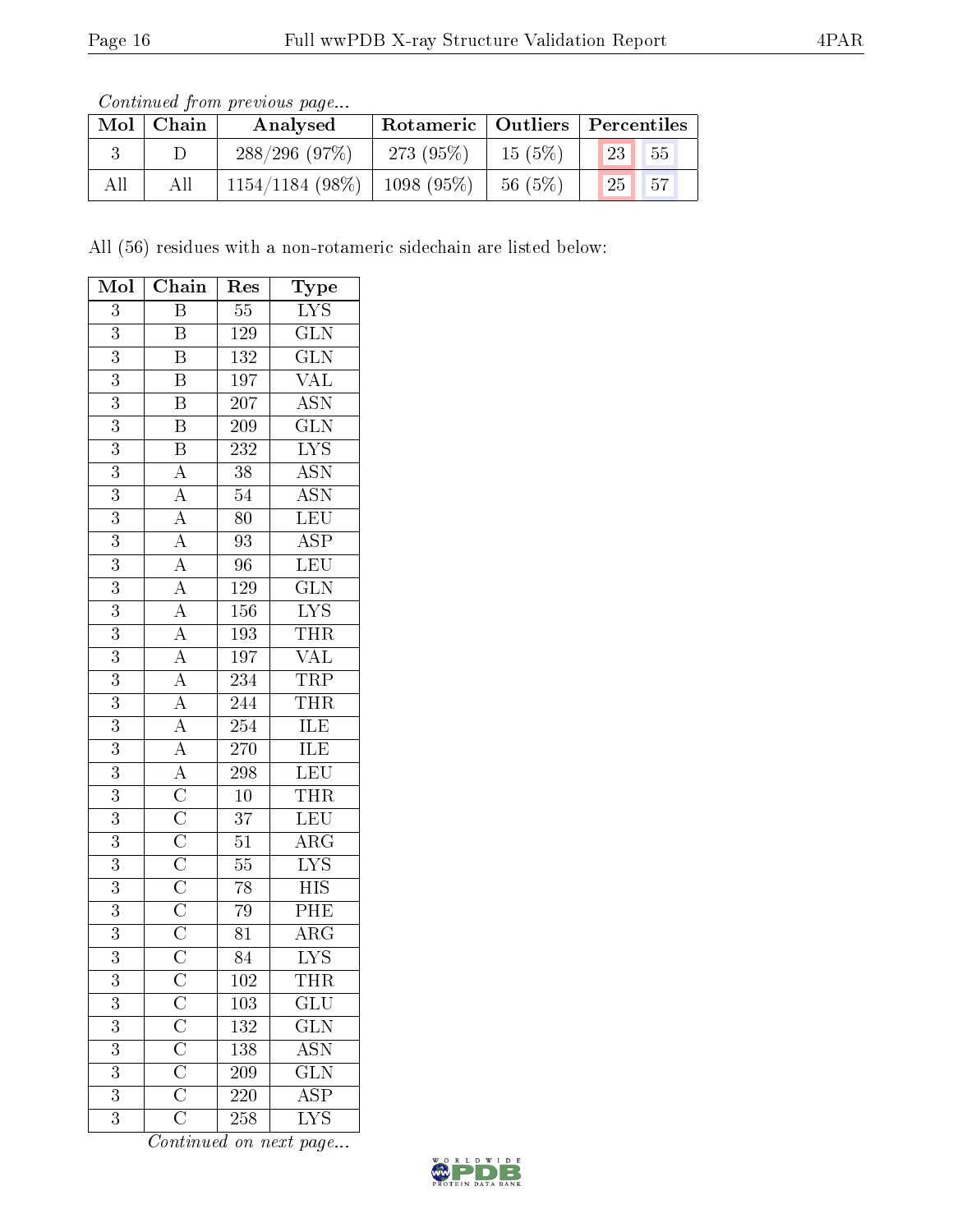| Mol            | Chain                               | Res              | Type                    |
|----------------|-------------------------------------|------------------|-------------------------|
| 3              | $\overline{C}$                      | 282              | $\overline{\rm ARG}$    |
| 3              |                                     | 294              | $\overline{\text{GLN}}$ |
| $\overline{3}$ | $\frac{\overline{C}}{\overline{C}}$ | 305              | <b>LYS</b>              |
| $\overline{3}$ |                                     | 307              | VAL                     |
| $\overline{3}$ | $\overline{\rm C}$                  | 308              | $\overline{\text{LYS}}$ |
| $\overline{3}$ | $\overline{\rm D}$                  | 54               | <b>ASN</b>              |
| $\overline{3}$ | $\overline{\rm D}$                  | 78               | <b>HIS</b>              |
| $\overline{3}$ | $\overline{D}$                      | 80               | <b>LEU</b>              |
| $\overline{3}$ | $\overline{\rm D}$                  | 92               | ILE                     |
| $\overline{3}$ | $\overline{D}$                      | $\overline{116}$ | THR                     |
| $\overline{3}$ | $\overline{\rm D}$                  | 128              | $\overline{A}$ SN       |
| 3              | $\overline{D}$                      | 136              | <b>LEU</b>              |
| 3              | $\overline{D}$                      | 168              | <b>ILE</b>              |
| 3              | $\overline{\rm D}$                  | 170              | THR                     |
| $\overline{3}$ | $\overline{\rm D}$                  | 180              | <b>LEU</b>              |
| 3              | $\overline{\rm D}$                  | 190              | <b>VAL</b>              |
| $\overline{3}$ | D                                   | 193              | THR                     |
| $\overline{3}$ | $\overline{D}$                      | 197              | <b>VAL</b>              |
| $\overline{3}$ | $\overline{\rm D}$                  | 209              | <b>GLN</b>              |
| $\overline{3}$ | $\overline{\rm D}$                  | 298              | $\overline{\text{LEU}}$ |

Some sidechains can be flipped to improve hydrogen bonding and reduce clashes. All (5) such sidechains are listed below:

| Mol | Chain | Res | <b>Type</b>      |
|-----|-------|-----|------------------|
|     |       | 138 | $\overline{ASN}$ |
|     |       | 167 | <b>ASN</b>       |
|     |       | 312 | <b>GLN</b>       |
|     |       | 294 | <b>GLN</b>       |
|     |       |     | GL N             |

#### 5.3.3 RNA [O](https://www.wwpdb.org/validation/2017/XrayValidationReportHelp#rna)i

There are no RNA molecules in this entry.

## 5.4 Non-standard residues in protein, DNA, RNA chains (i)

2 non-standard protein/DNA/RNA residues are modelled in this entry.

In the following table, the Counts columns list the number of bonds (or angles) for which Mogul statistics could be retrieved, the number of bonds (or angles) that are observed in the model and the number of bonds (or angles) that are defined in the Chemical Component Dictionary. The

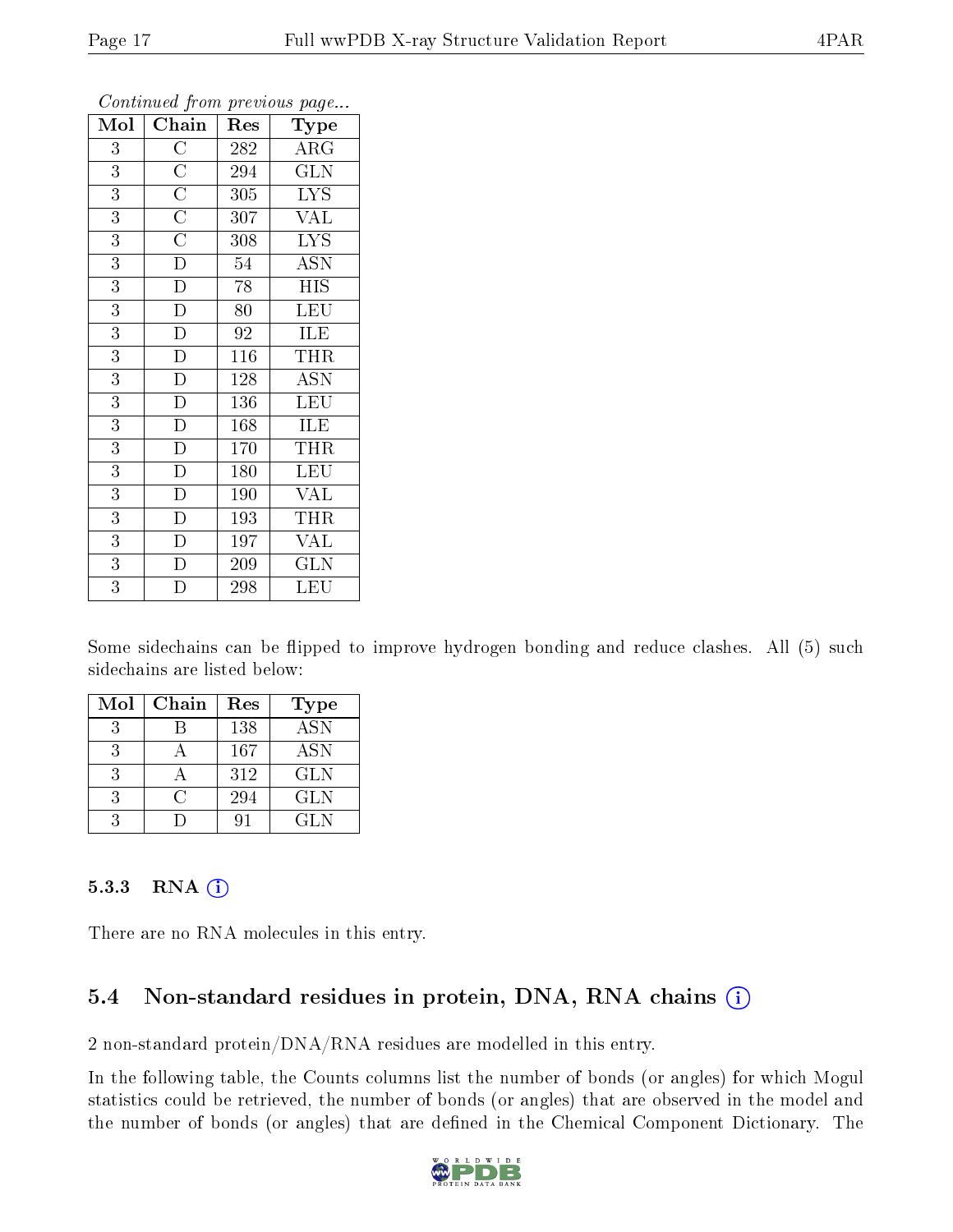Link column lists molecule types, if any, to which the group is linked. The Z score for a bond length (or angle) is the number of standard deviations the observed value is removed from the expected value. A bond length (or angle) with  $|Z| > 2$  is considered an outlier worth inspection. RMSZ is the root-mean-square of all Z scores of the bond lengths (or angles).

| Mol | Type | $\mid$ Chain $\mid$ | $\operatorname{Res}$ | Link |          | Bond lengths |             | Bond angles |      |           |
|-----|------|---------------------|----------------------|------|----------|--------------|-------------|-------------|------|-----------|
|     |      |                     |                      |      | Counts   | RMSZ         | $\# Z  > 2$ | Counts      | RMSZ | $\# Z $   |
|     | 5HC  |                     | b                    | . റ. | 16,22,23 | 4.46         | $8(50\%)$   | 20,31,34    | 1.97 | $4(20\%)$ |
|     | 5HC  |                     | b                    | റ    | 16,22,23 | 4.43         | $8(50\%)$   | 20,31,34    | 2.05 | 5(25%)    |

In the following table, the Chirals column lists the number of chiral outliers, the number of chiral centers analysed, the number of these observed in the model and the number defined in the Chemical Component Dictionary. Similar counts are reported in the Torsion and Rings columns. '-' means no outliers of that kind were identified.

| Mol |     |  | Type   Chain   Res   Link   Christmas | <b>Torsions</b>                                                                 | Rings |
|-----|-----|--|---------------------------------------|---------------------------------------------------------------------------------|-------|
|     | 5HC |  | $\sim 100$                            | $\left[\frac{5}{6}/\frac{23}{24}\right]$ $\left[\frac{0}{2}/\frac{2}{2}\right]$ |       |
|     | 5HC |  | $\sim$                                | $1/6/23/24$   $0/2/2/2$                                                         |       |

| Mol          | Chain                     | Res            | <b>Type</b> | Atoms                               | Z       | Observed $(A)$ | Ideal $(A)$ |
|--------------|---------------------------|----------------|-------------|-------------------------------------|---------|----------------|-------------|
| 1            | F                         | 5              | 5HC         | $C5-C4$                             | 8.45    | 1.57           | 1.42        |
| $\mathbf 1$  | E                         | 5              | 5HC         | $C5-C4$                             | 8.15    | 1.56           | 1.42        |
| 1            | E                         | 5              | 5HC         | $C2$ <sup>'</sup> -C <sup>1</sup> ' | $-7.60$ | 1.31           | 1.52        |
| 1            | $\mathbf{F}$              | 5              | 5HC         | $C2$ '- $C1$ '                      | $-7.54$ | 1.31           | 1.52        |
| $\mathbf{1}$ | E                         | $\overline{5}$ | 5HC         | $C2'-C3'$                           | $-7.16$ | 1.33           | 1.52        |
| $\mathbf 1$  | $\mathbf{F}$              | 5              | 5HC         | $C2$ '-C3'                          | $-7.14$ | 1.34           | 1.52        |
| 1            | E                         | 5              | 5HC         | $O4'$ -C1'                          | 5.86    | 1.55           | 1.42        |
| $\mathbf{1}$ | $\mathbf{F}$              | 5              | 5HC         | $O4'$ -C1'                          | 5.79    | 1.55           | 1.42        |
| 1            | $\mathbf{F}$              | 5              | 5HC         | $\overline{C4}$ -N4                 | 5.62    | 1.48           | 1.34        |
| $\mathbf{1}$ | E                         | 5              | 5HC         | $C4-N4$                             | 5.56    | 1.48           | 1.34        |
| 1            | E                         | 5              | 5HC         | $O4'$ -C4'                          | 5.13    | 1.56           | 1.45        |
| 1            | $\boldsymbol{\mathrm{F}}$ | $\overline{5}$ | 5HC         | $O4'$ -C4'                          | 5.08    | 1.56           | 1.45        |
| $\mathbf{1}$ | $\mathbf{F}$              | 5              | 5HC         | $C4-N3$                             | $-4.60$ | 1.28           | 1.35        |
| 1            | E                         | 5              | 5HC         | $C4-N3$                             | $-4.46$ | 1.28           | 1.35        |
| $\mathbf{1}$ | E                         | 5              | 5HC         | $O3'-C3'$                           | 3.64    | 1.51           | 1.43        |
| $\mathbf{1}$ | $\mathbf{F}$              | 5              | 5HC         | $O3'-C3'$                           | 3.62    | 1.51           | 1.43        |

All (16) bond length outliers are listed below:

All (9) bond angle outliers are listed below:

| Mol | $\mid$ Chain $\mid$ Res $\mid$ Type |                       |     | Atoms                                           |      | Observed( $^{\circ}$ )   Ideal( $^{\circ}$ ) |        |
|-----|-------------------------------------|-----------------------|-----|-------------------------------------------------|------|----------------------------------------------|--------|
|     |                                     | $\tilde{\phantom{a}}$ | 5HC | $\left\lfloor \text{C3'-C2'-C1}' \right\rfloor$ | 5.90 | 117.31                                       | 102.54 |
|     |                                     |                       | 5HC | C3'-C2'-C1'                                     | 5.43 | $116.13\,$                                   | 102.54 |

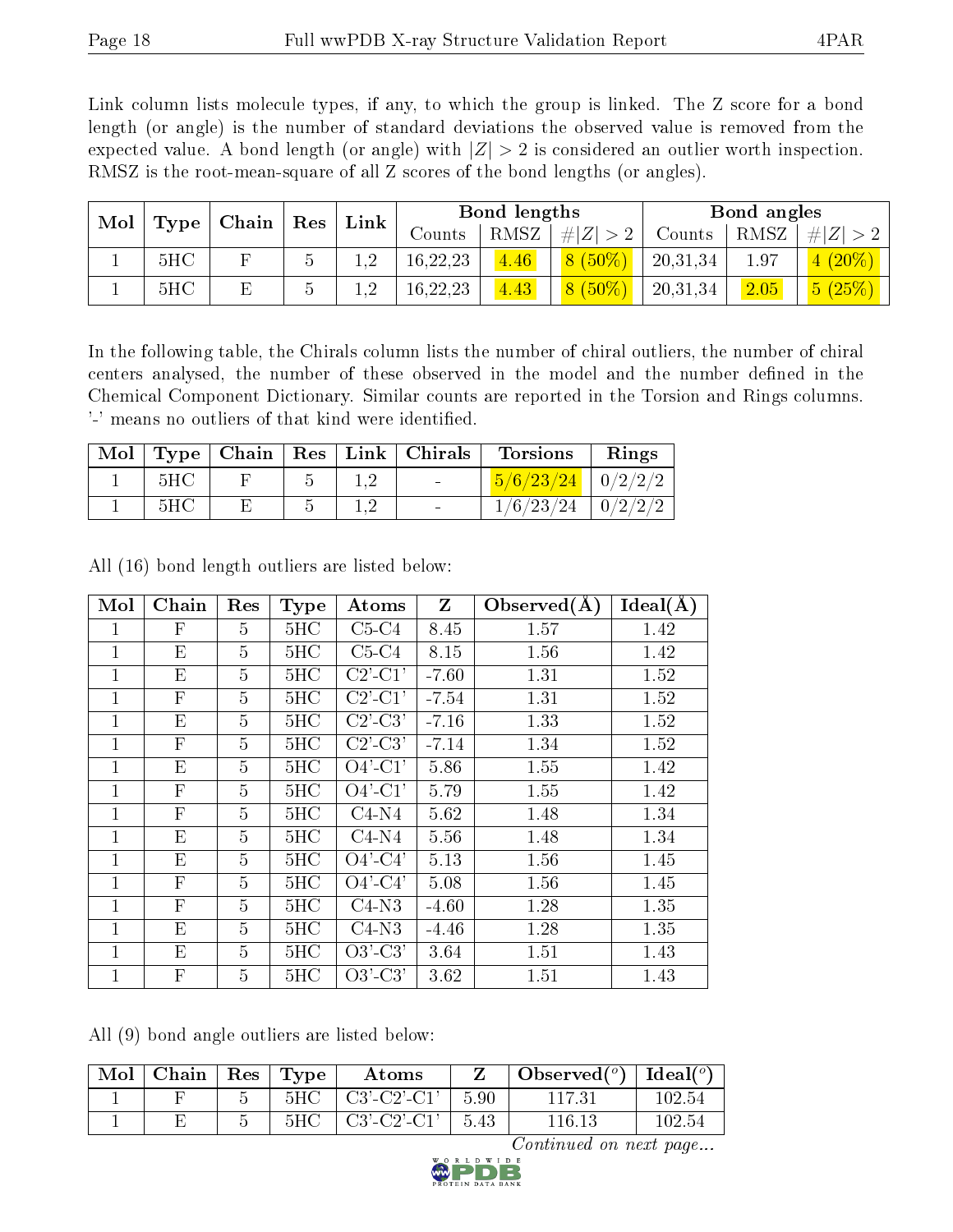| Mol | Chain        | Res | Type | Atoms                 | Z       | Observed $(°)$ | Ideal $(°)$ |
|-----|--------------|-----|------|-----------------------|---------|----------------|-------------|
|     | F            | 5   | 5HC  | $C4'$ - $O4'$ - $C1'$ | $-3.83$ | 100.21         | 109.45      |
|     | E            | 5   | 5HC  | $C4'$ - $O4'$ - $C1'$ | $-3.80$ | 100.29         | 109.45      |
|     | E            | 5   | 5HC  | $C5M-C5-C6$           | 2.72    | 121.82         | 119.05      |
|     | $\mathbf{F}$ | 5   | 5HC  | $C2$ -N3- $C4$        | 2.71    | 119.28         | 116.02      |
|     | E            | 5   | 5HC  | $N4-C4-N3$            | 2.69    | 120.83         | 117.03      |
|     | E            | 5   | 5HC  | $C2-N3-C4$            | 2.60    | 119.15         | 116.02      |
|     | $\mathbf{F}$ | 5   | 5HC  | $N4-C4-N3$            | 2.02    | 119.89         | 117.03      |

There are no chirality outliers.

All (6) torsion outliers are listed below:

| Mol | Chain | $\operatorname{Res}% \left( \mathcal{N}\right) \equiv\operatorname{Res}(\mathcal{N}_{0})\cap\mathcal{N}_{1}$ | Type | Atoms              |
|-----|-------|--------------------------------------------------------------------------------------------------------------|------|--------------------|
|     |       | 5                                                                                                            | 5HC  | $O4'$ -C1'-N1-C6   |
|     | Н.    | 5                                                                                                            | 5HC  | $O4'$ -C1'-N1-C6   |
|     |       | 5                                                                                                            | 5HC  | $C6-C5-C5M-O5$     |
|     | H,    | 5                                                                                                            | 5HC  | $O4'$ -C4'-C5'-O5' |
|     |       | .5                                                                                                           | 5HC  | $C4-C5-C5M-O5$     |
|     |       | h                                                                                                            | 5HC  | $C3'-C4'-C5'-O5'$  |

There are no ring outliers.

No monomer is involved in short contacts.

### 5.5 Carbohydrates  $(i)$

There are no carbohydrates in this entry.

## 5.6 Ligand geometry  $(i)$

1 ligand is modelled in this entry.

In the following table, the Counts columns list the number of bonds (or angles) for which Mogul statistics could be retrieved, the number of bonds (or angles) that are observed in the model and the number of bonds (or angles) that are defined in the Chemical Component Dictionary. The Link column lists molecule types, if any, to which the group is linked. The Z score for a bond length (or angle) is the number of standard deviations the observed value is removed from the expected value. A bond length (or angle) with  $|Z| > 2$  is considered an outlier worth inspection. RMSZ is the root-mean-square of all Z scores of the bond lengths (or angles).

| Mol | Type   | Chain | Res | Link   | Bond lengths |      |        | Bond angles                          |      |         |
|-----|--------|-------|-----|--------|--------------|------|--------|--------------------------------------|------|---------|
|     |        |       |     |        | Counts       | RMSZ | $\#Z'$ | Counts                               | RMSZ | $\#Z_1$ |
|     | $\cup$ |       | 401 | $\sim$ | U.U.∪        | 0.48 |        | റണ<br>$\Delta$ , $\Delta$ , $\Delta$ | 0.35 |         |

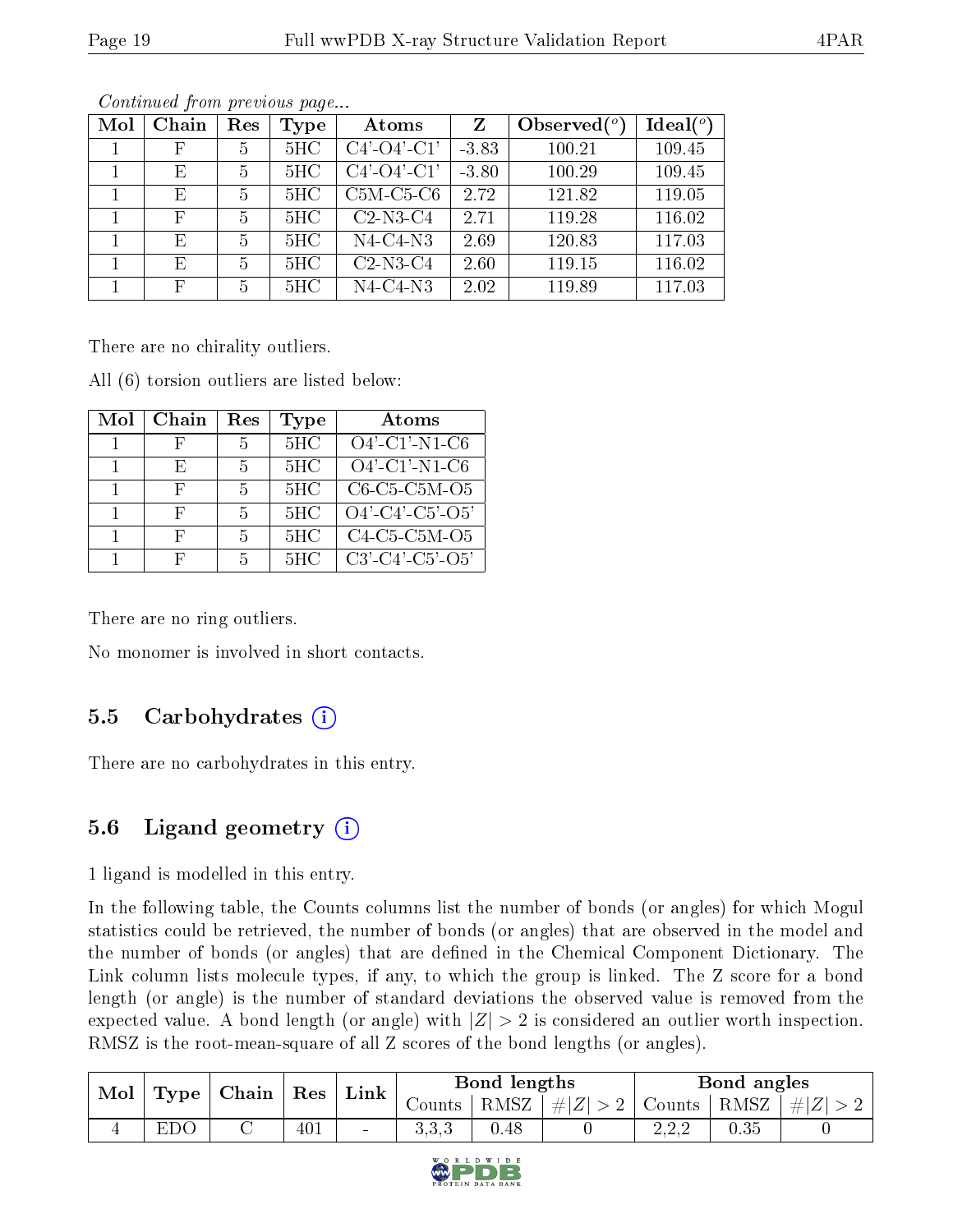In the following table, the Chirals column lists the number of chiral outliers, the number of chiral centers analysed, the number of these observed in the model and the number defined in the Chemical Component Dictionary. Similar counts are reported in the Torsion and Rings columns. '-' means no outliers of that kind were identified.

|         |     |  | Mol   Type   Chain   Res   Link   Chirals   Torsions   Rings |  |
|---------|-----|--|--------------------------------------------------------------|--|
| - EDO 1 | 401 |  | 0/1/1/1                                                      |  |

There are no bond length outliers.

There are no bond angle outliers.

There are no chirality outliers.

There are no torsion outliers.

There are no ring outliers.

No monomer is involved in short contacts.

#### 5.7 [O](https://www.wwpdb.org/validation/2017/XrayValidationReportHelp#nonstandard_residues_and_ligands)ther polymers  $(i)$

There are no such residues in this entry.

### 5.8 Polymer linkage issues  $(i)$

There are no chain breaks in this entry.

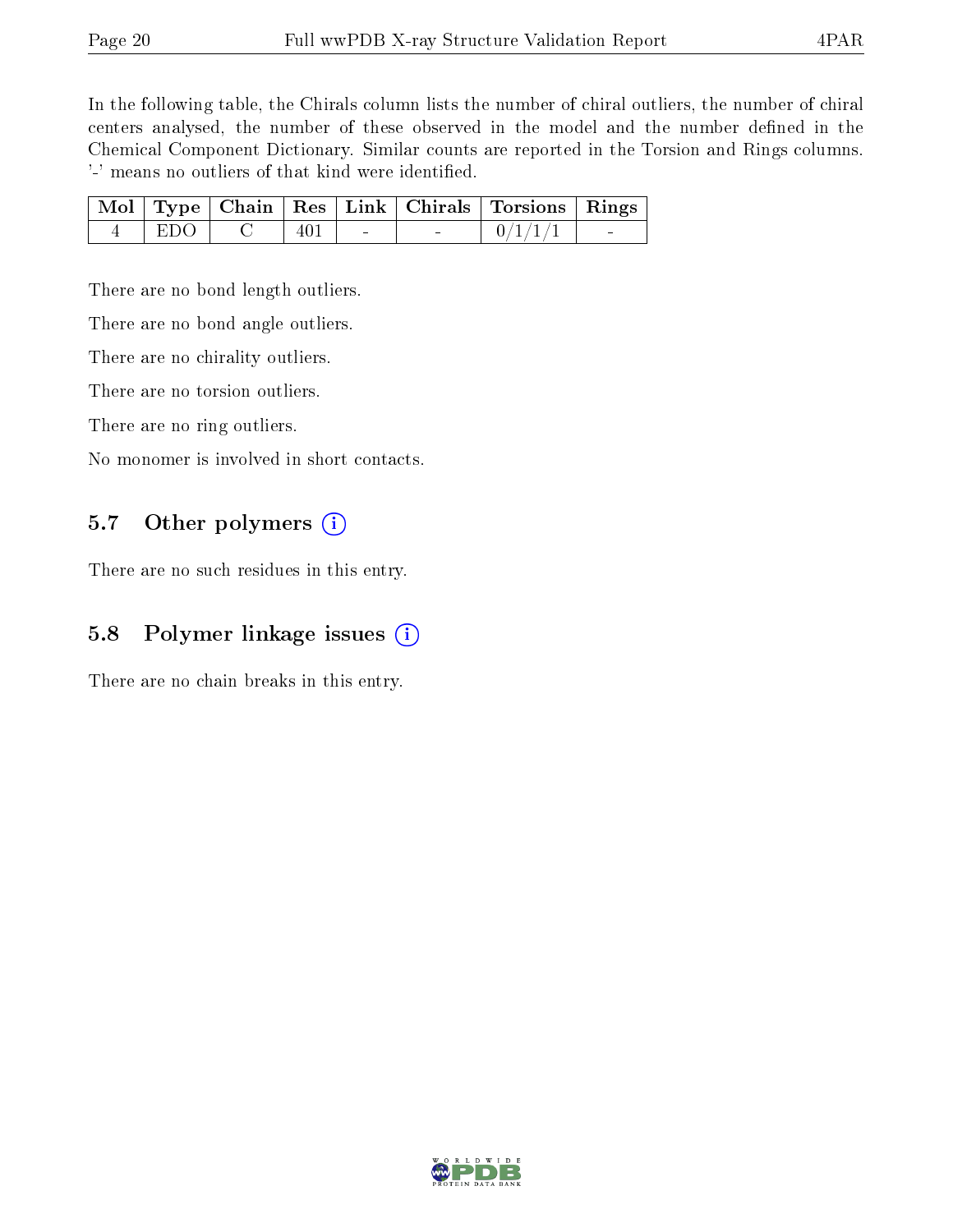# 6 Fit of model and data  $(i)$

# 6.1 Protein, DNA and RNA chains  $(i)$

In the following table, the column labelled  $#RSRZ> 2'$  contains the number (and percentage) of RSRZ outliers, followed by percent RSRZ outliers for the chain as percentile scores relative to all X-ray entries and entries of similar resolution. The OWAB column contains the minimum, median,  $95<sup>th</sup>$  percentile and maximum values of the occupancy-weighted average B-factor per residue. The column labelled ' $Q< 0.9$ ' lists the number of (and percentage) of residues with an average occupancy less than 0.9.

| Mol           | Chain        | Analysed        | $<$ RSRZ $>$ | $\#\text{RSRZ}{>}2$   | $OWAB(\overline{A^2})$ | Q <sub>0.9</sub> |
|---------------|--------------|-----------------|--------------|-----------------------|------------------------|------------------|
| $\mathbf{1}$  | Ε            | $17/18$ (94\%)  | $-0.18$      | 18<br>$1(5\%)$<br>22  | 73, 91, 153, 163       | $\overline{0}$   |
| $\mathbf{1}$  | $\mathbf{F}$ | $17/18$ (94\%)  | $-0.35$      | $0$ 100 100           | 85, 114, 162, 169      | $\overline{0}$   |
| 2             | G            | $14/14$ (100\%) | $-0.69$      | $0$   100 <br>100     | 82, 97, 142, 144       | $\overline{0}$   |
| 2             | H            | $14/14$ (100\%) | $-0.48$      | $0$   100 <br>100     | 89, 109, 140, 152      | $\overline{0}$   |
| $\mathcal{E}$ | А            | $314/321$ (97%) | 0.05         | 57<br>$8(2\%)$<br>55  | 41, 104, 155, 174      | $\theta$         |
| $\mathcal{E}$ | B            | $313/321$ (97%) | $-0.14$      | $7(2\%)$<br>62<br>59  | 37, 83, 128, 150       | $\theta$         |
| 3             | $\rm C$      | 314/321(97%)    | $-0.08$      | $4(1\%)$ 77<br>77     | 47, 93, 145, 177       | $\theta$         |
| $\mathcal{E}$ | D            | $313/321$ (97%) | 0.09         | $9(2\%)$<br>47<br>51  | 53, 104, 146, 164      | $\theta$         |
| All           | All          | 1316/1348 (97%) | $-0.04$      | $29(2\%)$<br>59<br>62 | 37, 96, 146, 177       | $\theta$         |

All (29) RSRZ outliers are listed below:

| Mol            | ${\rm Chain}$      | Res | Type         | $_{\rm RSRZ}$ |
|----------------|--------------------|-----|--------------|---------------|
| 3              | D                  | 102 | THR          | 4.7           |
| 3              | $\mathbf{D}$       | 81  | ${\rm ARG}$  | 4.6           |
| $\overline{3}$ | $\overline{\rm C}$ | 93  | ASP          | 4.3           |
| 3              | D                  | 209 | <b>GLN</b>   | 4.2           |
| $\overline{3}$ | D                  | 210 | ${\rm ARG}$  | 3.9           |
| $\overline{3}$ | B                  | 79  | PHE          | 3.7           |
| $\overline{3}$ | B                  | 82  | <b>ASN</b>   | 3.6           |
| $\overline{3}$ | Β                  | 81  | $\rm{ARG}$   | 3.5           |
| 3              | A                  | 102 | THR          | 3.4           |
| $\overline{3}$ | $\overline{\rm C}$ | 258 | <b>LYS</b>   | 3.2           |
| $\mathfrak{Z}$ | $\mathbf D$        | 131 | $\rm GLY$    | 3.1           |
| $\overline{3}$ | $\overline{D}$     | 317 | <b>LYS</b>   | 2.9           |
| $\overline{3}$ | $\overline{D}$     | 79  | PHE          | 2.7           |
| $\overline{3}$ | $\overline{C}$     | 207 | ASN          | 2.6           |
| $\overline{3}$ | C                  | 251 | <b>ASP</b>   | 2.5           |
| 3              | Β                  | 101 | $_{\rm GLN}$ | $2.5\,$       |

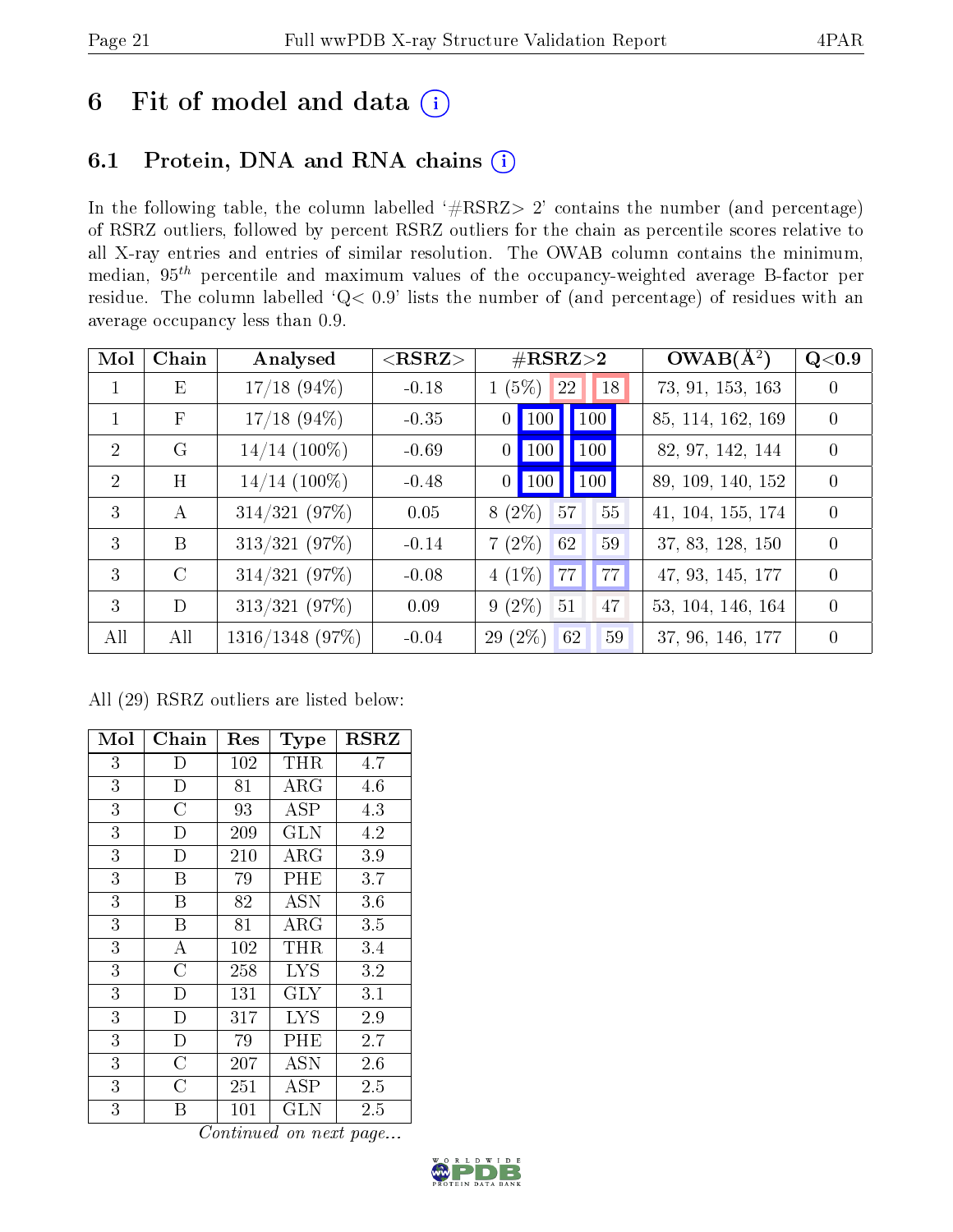| Mol          | Chain | Res          | Type              | $_{\rm RSRZ}$ |
|--------------|-------|--------------|-------------------|---------------|
| 3            | А     | 217          | TYR               | 2.5           |
| 3            | А     | 300          | <b>ASP</b>        | 2.5           |
| 3            | Β     | 102          | THR               | 2.4           |
| 3            | А     | 82           | <b>ASN</b>        | 2.4           |
| 3            | B     | 80           | LEU               | 2.4           |
| 3            | А     | 252          | GLU               | 2.4           |
| 3            | А     | 298          | LEU               | 2.4           |
| $\mathbf{1}$ | E     | $\mathbf{1}$ | DT                | 2.1           |
| 3            | D     | 80           | LEU               | 2.1           |
| 3            | B     | 209          | <b>GLN</b>        | 2.1           |
| 3            | А     | 280          | SER               | 2.0           |
| 3            | А     | 81           | ${\rm ARG}$       | 2.0           |
| 3            | D     | 127          | $_{\mathrm{LYS}}$ | 2.0           |

### 6.2 Non-standard residues in protein, DNA, RNA chains  $(i)$

In the following table, the Atoms column lists the number of modelled atoms in the group and the number defined in the chemical component dictionary. The B-factors column lists the minimum, median,  $95<sup>th</sup>$  percentile and maximum values of B factors of atoms in the group. The column labelled  $Q < 0.9$ ' lists the number of atoms with occupancy less than 0.9.

|     |  |       |      |      | $\mid$ Mol $\mid$ Type $\mid$ Chain $\mid$ Res $\mid$ Atoms $\mid$ RSCC $\mid$ RSR $\mid$ B-factors(A <sup>2</sup> ) $\mid$ Q<0.9 |  |
|-----|--|-------|------|------|-----------------------------------------------------------------------------------------------------------------------------------|--|
| 5HC |  | 21/22 | 0.92 |      | $\vert$ 0.17 $\vert$ 110,128,141,154                                                                                              |  |
| 5HC |  | 21/22 | 0.92 | 0.18 | 102,117,135,145                                                                                                                   |  |

### 6.3 Carbohydrates (i)

There are no carbohydrates in this entry.

### 6.4 Ligands  $(i)$

In the following table, the Atoms column lists the number of modelled atoms in the group and the number defined in the chemical component dictionary. The B-factors column lists the minimum, median,  $95<sup>th</sup>$  percentile and maximum values of B factors of atoms in the group. The column labelled  $Q< 0.9$ ' lists the number of atoms with occupancy less than 0.9.

|     |         |     |      |                  | $\begin{array}{ c c c c c c }\hline \text{Mol} & \text{Type} & \text{Chain} & \text{Res} & \text{Atoms} & \text{RSCC} & \text{RSR} & \text{B-factors}(\AA^2) & \text{Q}<\!\!0.9 \\\hline \end{array}$ |  |
|-----|---------|-----|------|------------------|-------------------------------------------------------------------------------------------------------------------------------------------------------------------------------------------------------|--|
| EDO | $401\,$ | 4/4 | 0.93 | $\pm$ 0.19 $\pm$ | 86,88,89,91                                                                                                                                                                                           |  |